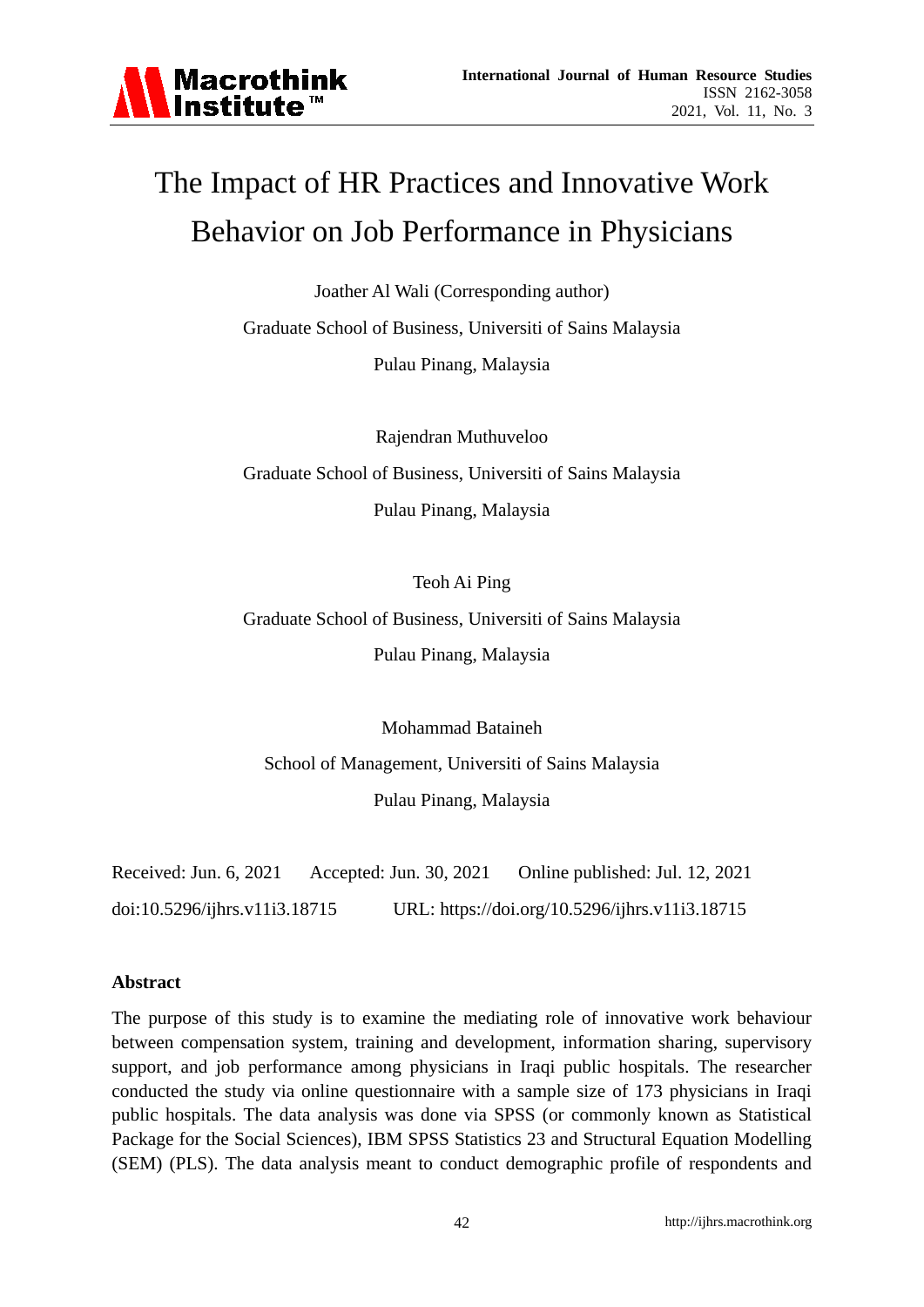

mean of variables, factor analysis, reliability analysis to measure the repeatability of measuring instrument and regression analysis for hypothesis testing of independent and mediating variables. Results showed that training and development and supervisory support have a positive significant impact on physician's innovative work behaviour. Compensation system and information sharing have a negative impact on physician's innovative work behaviour. Innovative work behaviour mediates the relationship between training and development, supervisory support, and job performance. While compensation system and information sharing were not a significant mediating.

**Keywords:** compensation system, training and development, information sharing, supervisory support, innovative work behaviour, job performance

#### **1. Introduction**

The major focus of this study is on the job performance of physicians working in public hospitals in Iraq as well as the resulting impacts on them. According to Lee et al. (2007) currently the world is well in the know that two crucial elements contributing to the level of a nation's economic improvement, quality, and future are its service sector's accomplishments and essentiality. The Iraqi healthcare sector is a subsection of its service sector, contributing to 9 percent of this country's GDP or, which is approximately 38.91 billion US dollars. From this amount, the government of Iraq has dedicated 4.5 percent of the GDP to affairs regarding the healthcare sector (Central Statistical Organization, 2019). As viewed in the Iraqi statistics, despite a visible decrease in death rates, various challenges have been faced by this country's public hospitals. A number of these obstacles include namely limited entry to public hospitals, replication of related services, unsynchronized healthcare delivery, lack of commitment with respect to advancing satisfactory initiatives, inadequate management of information systems within public hospitals, and lack of accountability (World Health Organization, 2015). This has caused a large number of proficient health workers to immigrate to other nations. Indeed, this trend can be viewed today among young Iraqi graduates. Moreover, the healthcare infrastructure has not seen a complete restoration, in spite of a great amount of advancement elsewhere. Hence, this country's healthcare system is in need of realignment, according to the Iraqi development plans, with a fundamental emphasis on primary healthcare.

Furthermore, the revenue of Iraqi public hospitals has been subject to a reduction between the years 2014 and 2019, falling from a peak of 59.1 billion US dollars in 2014 and reaching a minimum point of 38.6 billion. These two values are equivalent to 10.86 percent and 9 percent of the GDP in this country. Also, after a consistent reduction over three consecutive years (from 2014 to 2017), the revenue had a slight increase in 2018 (Central Statistical Organization, 2019).

Job performance is deemed as a crucial element in a system's advancement, particularly with respect to healthcare services and professions in the field of medicine (Platis et al., 2015). The job performance of healthcare employees consists of punctual initiation of care, evaluation on a daily basis, accessibility, interaction, meaningful descriptions regarding assessments, advice related to one's health, and so on; all of these factors play an important role in the patients' satisfaction (Rahiman & Kodikal, 2017). As such, job performance is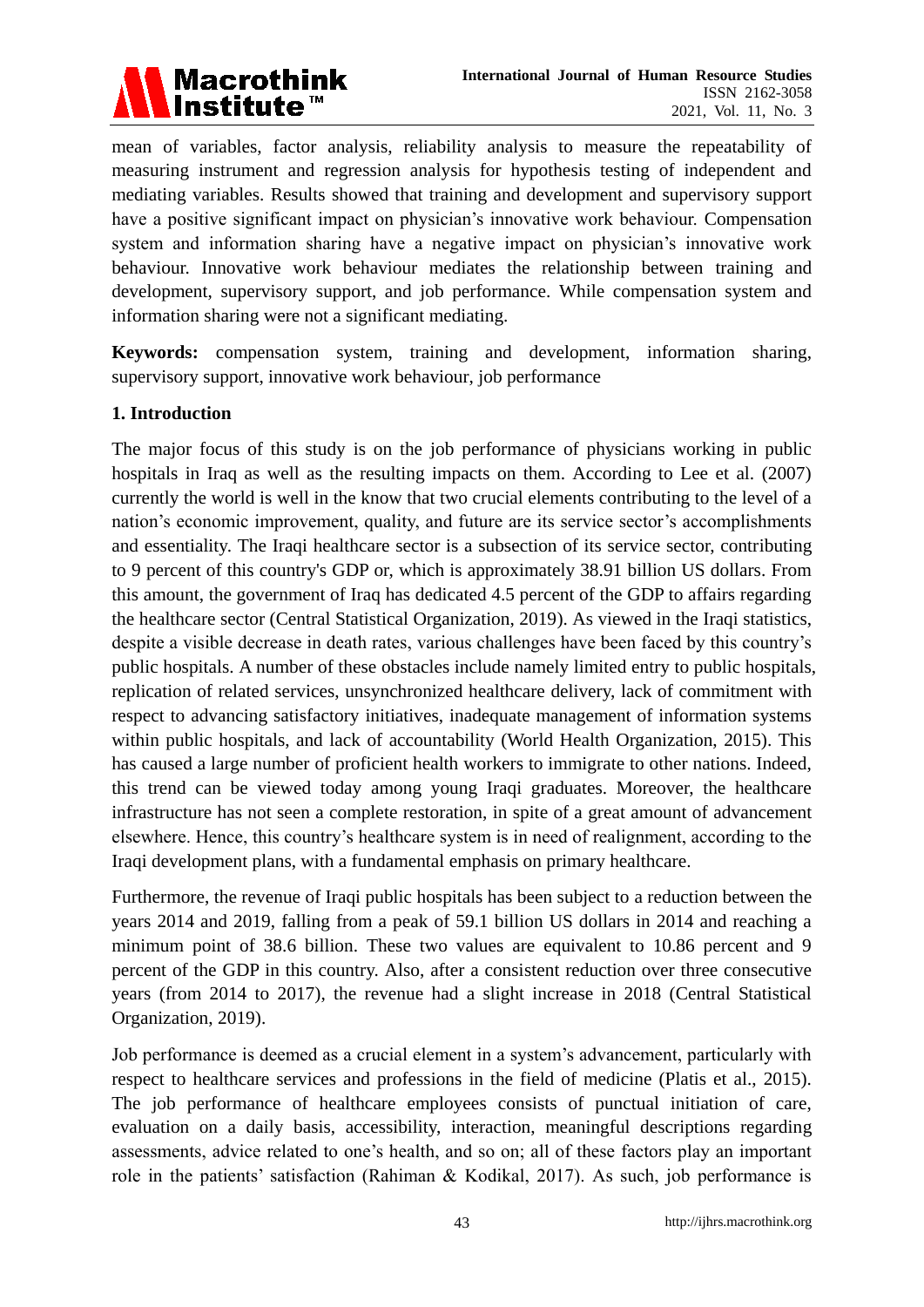

considered to be a vital element within the hospital, indeed so important as to aid in the establishment of novel and innovative estimation and consideration techniques in the last decade (Becton et al., 2012; Ghaith et al., 2018). This is also true for proficient workers who are only recently registered (Platis et al., 2015). Furthermore, with reference to a systematic review of current literature, productivity in the workplace shares a direct and powerful connection with conflict and burnout (Gandi et al., 2011). Likewise, professional performance is severely impacted by both employee leadership (Salanova et al., 2011) and the procedure of rational decision-making (Mohammed et al., 2013). As such, in the healthcare sector, particular attitudes are included in job performance with respect to practice, information, and professionalism; all of these factors contribute immensely to the supply of basic public health services as well as guaranteed quality care for patients (Irvine, 1997; Xi et al., 2017; Hou et al., 2020).

Moreover, innovative work behaviour serves as a behavioural chain, stimulating employees to develop creative thinking which, in turn, leads to improved job performance and relevant procedures (Samma et al., 2020). In this regard, several common behavioural manifestations include the identification of problems in the workplace, suggesting novel and advanced solutions, carrying out ideas, and many more. Nevertheless, there exists a great difference between innovative work behaviours and the innovation of workers that is mainly based on discovering and implementing new ideas (Saeed et al., 2019). However, the focus of creativity lies on the particular procedure of beginning relatively new and drastically better ideas (Lee et al., 2019). Additionally, there is a significantly higher level of purpose and focus associated with innovative work behaviour compared to creativity due to the fact that the former consists of carrying out definition, evaluation, planning, implementation, and appraisal of novel notions and linking them all with the goal of enhancing work-related procedures and the job performance which is achieved as an outcome (Samma et al., 2020).

Furthermore, in spite of the relatively low number of studies related to healthcare, the main focus of literature in HRM is on the production of environments (Saif & Satrawi, 2013). As stated through the systematic literature review of Seeck and Diehl (2017), HR practices play an essential role in innovation. Also, according to Zhou et al. (2013), results related to innovative behaviour are advanced by HR practices since certain practices like job security set up the psychological commitment of workers to their corresponding organizations and make them capable of taking risks (Bos-Nehles & Veenendaal, 2019). In this regard, various challenges have been faced when carrying out practices linked to the area of HR in Iraq; moreover, these challenges have led to great inconveniences connected to the productivity of HR in service-providing organizations. Hence, a reduction has been observed in the performance of employees in organizations, causing a plummeting level of contribution made by the service industry to the GDP of Iraq. These obstacles arise in a large number of domains, including recruitment and selection, training and growth, evaluation of performance, reward-giving systems, and various other types of issues in HR (Dabbas & Muhemmed, 2019).

Considering every existing Iraqi organization, the recruitment and selection process is observed to consist of inadequacy and misplacement. Indeed, service organizations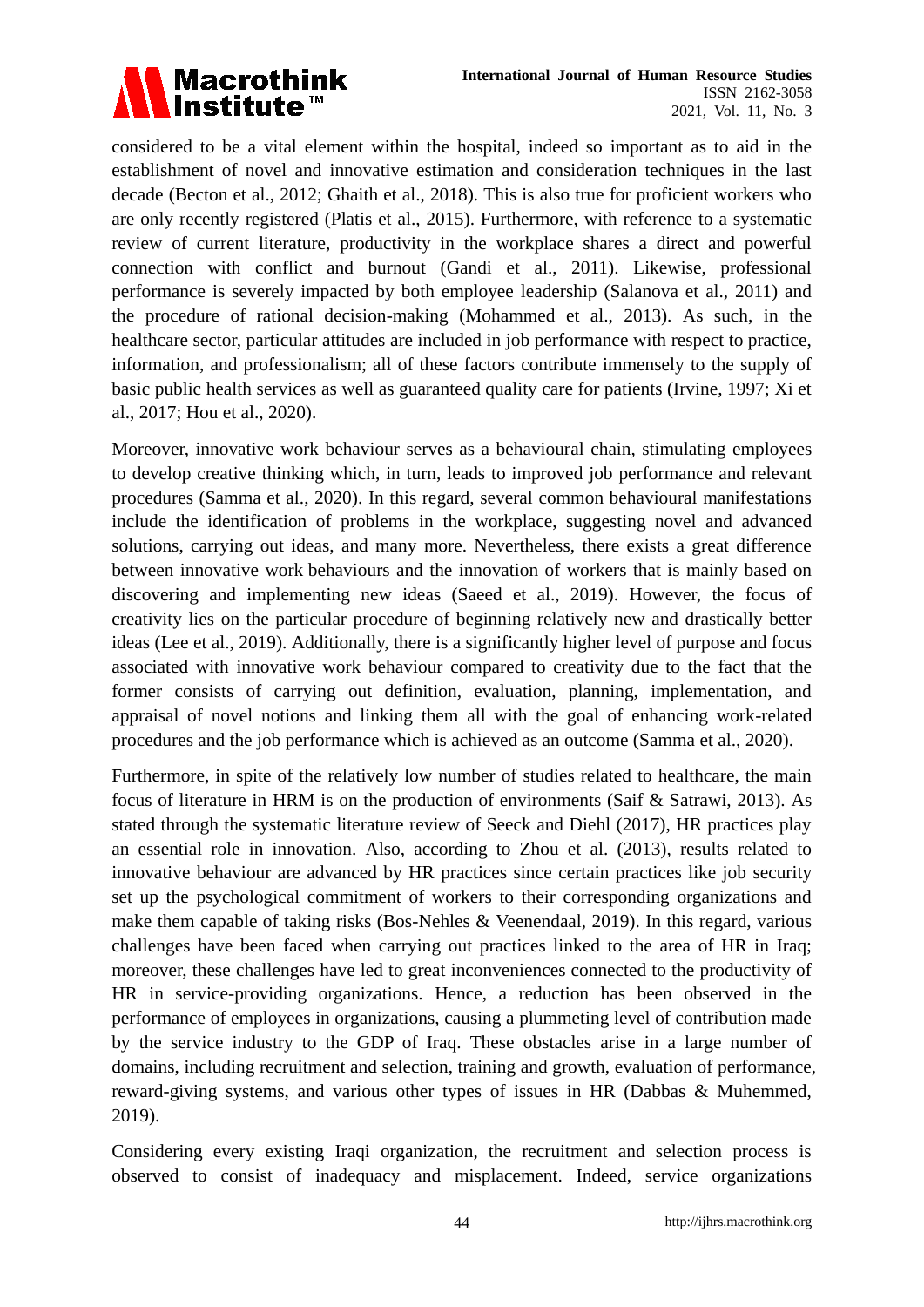

performing this procedure in Iraq tend to dismiss work-related assessments and descriptions which leads to Iraqi workers' lack of knowledge regarding extant job offers. This occurs also because the majority of organizations in this county consider the process of job evaluation and description as an unimportant responsibility for their personnel administration (Garfield et al., 2003). Furthermore, this phenomenon can be caused by the fact that Iraqi organizations deem job descriptions as merely bureaucratic processes (Budhwar & Mellahi, 2006). On this subject, Al-Zubaidi (2007) has stated that a number of qualities can be used to determine the recruitment and selection procedure carried out by this nation's organizations, namely lack of merit or non-existing systematic process, limited goals, discrimination, bias, and regionalism influenced by interindividual and intermediary relationships among certain individuals. Hence, this causes workers in Iraq to stop being as involved as they need to be with respect to their responsibilities given in their job descriptions due to the existence of such obstacles related to today's competitive market and its rapid advancements and technological trends. Moreover, as a result of this century's technological challenges, different companies need to create an effective system conducting performance appraisal so as to obtain competitive advantage (Al-Zubaidi, 2007). As a consequence of limited attention toward performance appraisal in Iraqi organizations, it becomes difficult for their workers to successfully overcome various challenges of the current century, causing a decrease in their quality of job performance.

Based in the problem statement outline above, the main objectives for this study are as the following:

- I. To examine the relationship between innovative work behaviour and job performance among physicians in Iraqi public hospitals.
- II. To examine the relationship between HR practices (compensation system, training and development, information sharing, supervisory support), and innovative work behaviour among physicians in Iraqi public hospitals.
- III. To examine the mediating role of innovative work behaviour between HR practices (compensation system, training and development, information sharing, supervisory support), and job performance among physicians in Iraqi public hospitals.

This study brings more insight to the area of job performance by describing the impacts of compensation systems, training and development, information sharing, and supervisory support on job performance, with innovative work behaviour as the mediator. Moreover, this study makes reference to professionals on the subject of job performance among employees. Also, through its practical contribution, researchers obtain the capability to determine what kind of influence HR practices have on job performance in the context of physicians working in the public hospitals of Iraq. Furthermore, this study shares extensive information regarding specific corresponding HR practices that serve as most linked to the enhancement of job performance, namely compensation systems, training and development, information sharing, and the supervisory support. This is deemed as advantageous concerning present problems faced by workers related to innovative work behaviour. Aside from that, this study can be important for the public hospitals of Iraq since their corresponding management staff and supervisors can apply its results to create improvements in the job performance of their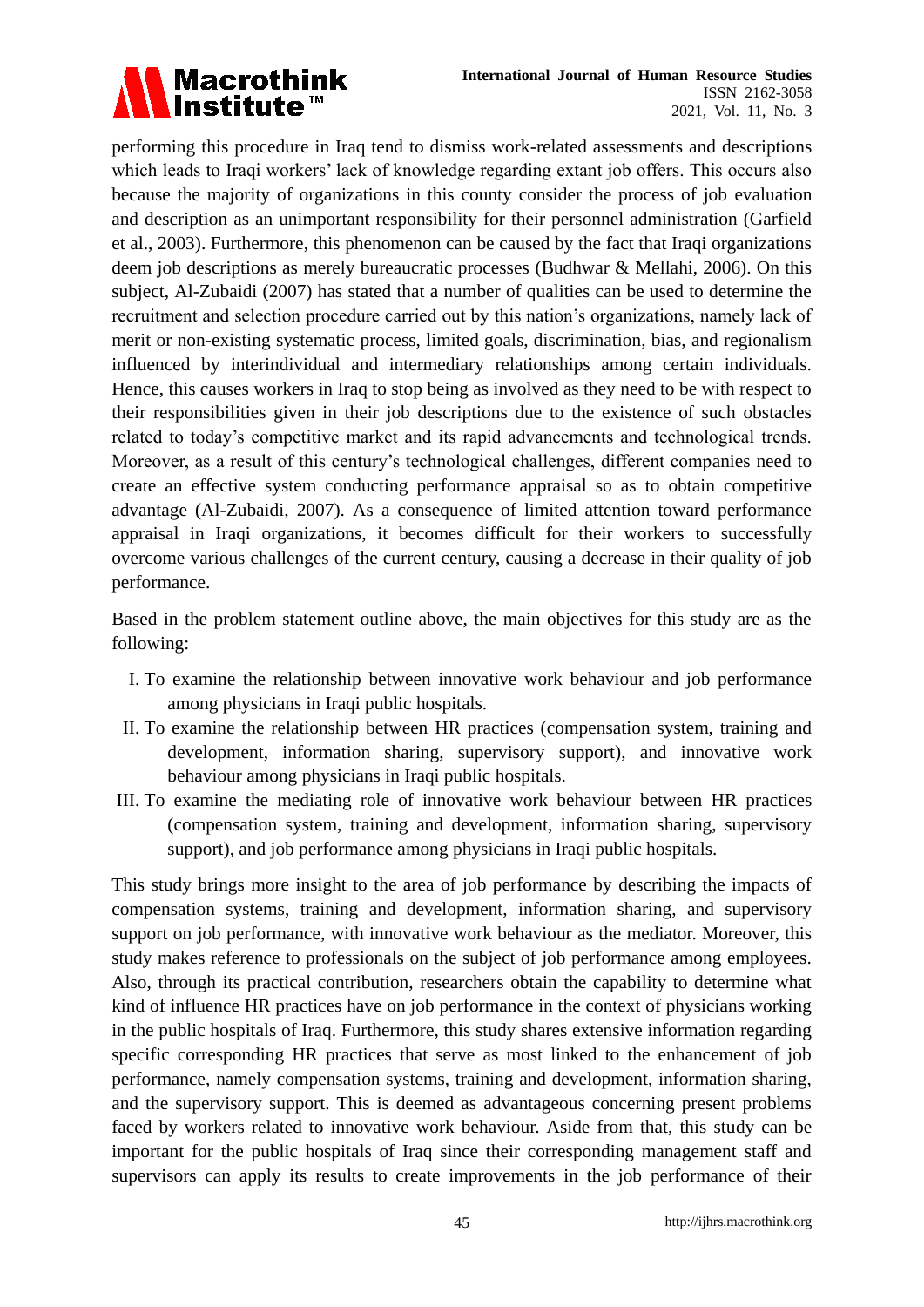

workers via long-term techniques. More specifically, this study presents adequate guidelines for HR department in regard to managing their workers using compensation systems, training and development, information sharing, and supervisory support.

Additionally, the main focus of this study lies on Iraqi public hospitals, where it provides concatenation to existing literature through explaining ways in which physicians' perceptions regarding HR practices impacts their innovative work behaviour (Dorenbosch et al., 2005). Considering the fact that the connection between HRM and innovation has been priorly analyzed with respect to innovative organizational results (Bos-Nehles & Veenendaal, 2019), this study introduces a more adequate comprehension regarding the link between HR practices and innovative behaviour in the workplace.

#### **2. Literature Review**

#### *2.1 Job Performance*

Job performance refers to the quality of obtaining work-related features including making decisions, carrying out tasks with no errors, making a commitment to one's job, completing tasks punctually, successfully reaching one's goals, taking initiatives and responsibility, working jointly with one's coworkers, and cooperating with one's superiors (Chirumbolo & Areni, 2010). As mentioned in several studies, job performance can be deemed as an individual dimension (Borman & Motowidlo, 1993). However, other academics have insisted on the multidimensional characterization of job performance (Conway, 1999). Moreover, employees' performance in the health sector consists of punctual initiation of care, daily evaluations, accessibility, interaction, explanation regarding assessments, advice related to healthcare, and many more; all these features play an important role in patients' satisfaction (Rahiman & Kodikal, 2017). Furthermore, job performance is considered to be an essential element in the hospital, so crucial as to lead to the establishment of novel innovative techniques and consideration in the most recent decade (Becton et al., 2012; Ghaith et al., 2018), even so for professionals who have been only recently registered (Platis et al., 2015).

In addition, job performance can serve as the total expected value of specifically arranged and varied incidents of behaviour phenomenon that a person expresses over a certain period of time (Motowidlo & Kell, 2012). Bureaucratic stress and its corresponding influences on the motivation and job performance of employees are impacted by various factors, namely job titles, occupation, responsibilities, and the corresponding locations of a company ordered by their ranks (Bjaalid et al., 2019). On the other hand, a number of academics deem job performance as a comprehensive value related to arranging employees' behavioural collection which directly and indirectly caters to an organization's objectives (Borman & Motowidlo, 1993). Considering the various types of behaviour that contribute to an organization's goals, job performance is well-known as a construct including distinct elements in the corresponding literature (e.g., Rotundo & Sackett 2002).

#### *2.2 Innovative Work Behaviour*

In this study, innovative work behaviour refers to the purposeful production, introduction, and implementation of new ideas limited to an individual's job or their work team or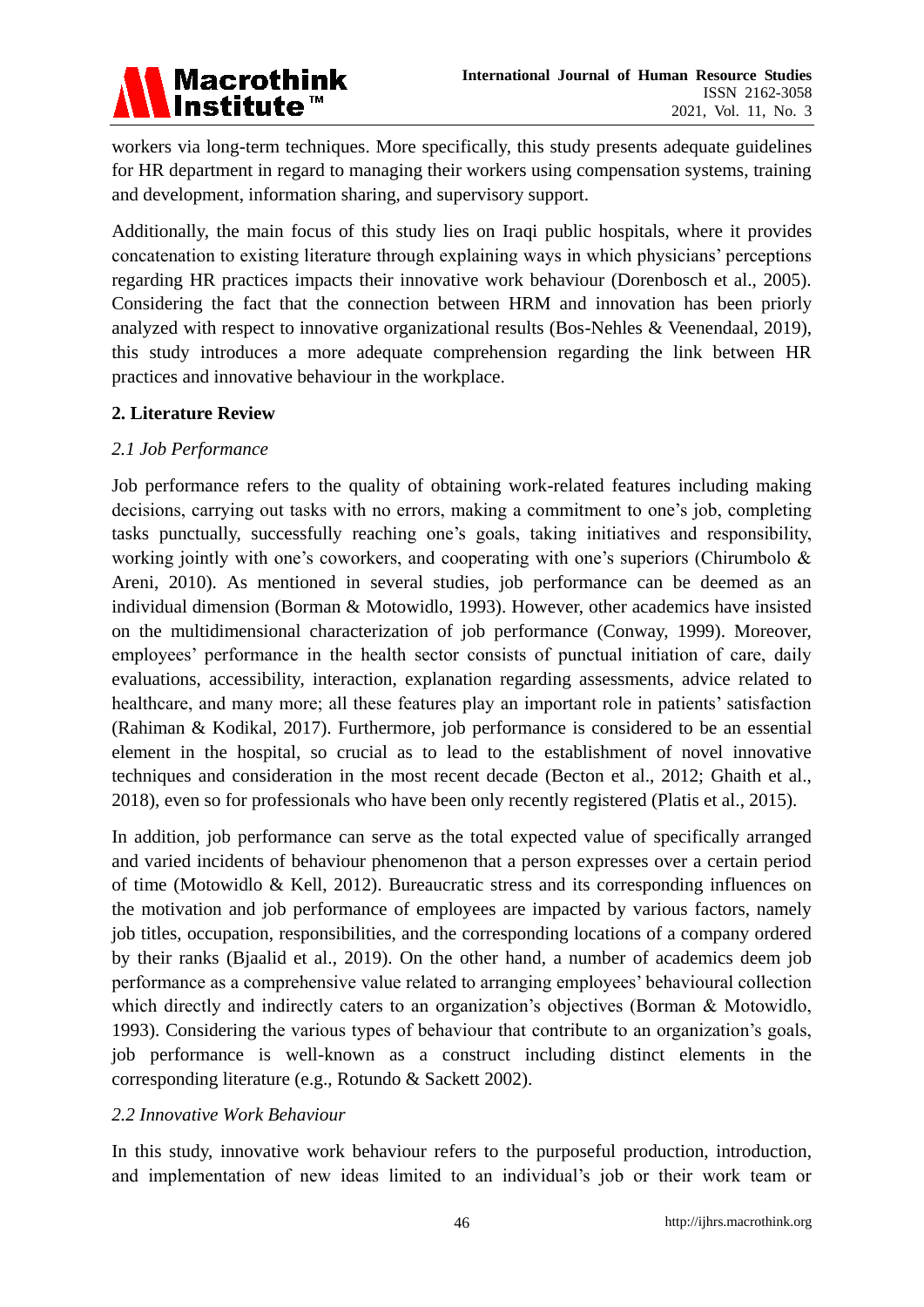

respective organization, all with the objective of reaching success and improvement in their personal job performance or the total job performance of their work team or organization (Janssen, 2000). Based on the consensus of many academics and practitioners, employees' innovation is a means of stimulating success in companies (e.g., Smith, 2002). As such, innovative work behaviour can be sensibly defined as an individual's aimful behaviour toward estimating and implementing contemporary and practical notions clearly intended for benefiting the particular employee or the related groups and organizations. Hence, this characterization points out that innovative work behaviour includes a large number of elements other than innovation itself. Moreover, many outcomes can occur as a result of innovation, namely widespread and rehabilitated products, services, and particular procedures as well as the evaluation of newly generated techniques linked to production and management systems (Crossan & Apaydin, 2010).

Nevertheless, there exists a great difference between innovative work behaviour and the innovation of employees, the former referring more to their finding and producing novel ideas (Saeed et al., 2019). However, innovation is mainly defined as beginning relatively new and improved ideas (Lee et al., 2019). Furthermore, innovative work behaviour is deemed to be more resolute and focused than innovation due to consisting of the definition, evaluation, planning, implementation, and review of novel notions as well as linking them to work-related advancements and performance as an outcome (Samma et al., 2020). In the works of Kanter (1988), West and Farr (1989), and Scott and Bruce (1994), in order to build innovative work behaviour, three dimensions were assessed, namely the generation, improvement, and understanding of ideas. In this regard, these three dimensions are connected to new ideas as solutions for difficult issues, support for help with innovative ideas, and transforming innovative ideas to advantageous usages respectively. Therefore, one can gain an improved viewpoint on innovative work behaviour, compared with previously presented models including one-dimensional, two-dimensional, and three-dimensional models introduced by Janssen (2000), Krause (2004), Dorenbosch et al. (2005), and Reuvers et al. (2008) respectively.

#### *2.3 Compensation System*

A compensation system serves as a single bonus or incentive payments combined with ranks connected to decentralization, cooperation of workers, overall training, improvement of skills, social activities, due processes, high wages, and benefits stemming from the commitment of employee with respect to HR systems (Boselie et al., 2001). Moreover, the concept of compensation is what workers gain in exchange for their participation in the services of their organizations. With the adequate management, compensation aids companies to reach their objectives as well as obtain, maintain, and seek their employees in a satisfactory manner (Gustian et al., 2017). Furthermore, compensation consists of two aspects, the first one being direct payments via wages, salaries, incentives, commissions, and bonuses; the second aspect refers to indirect payments through financial benefits, namely insurance and vacation opportunities paid for by the company (Astuti, 2021). Also, in addition to working in a group and the workplace, compensation serves as one of the elements impacting the motivation of workers in an organization (James et al., 2009).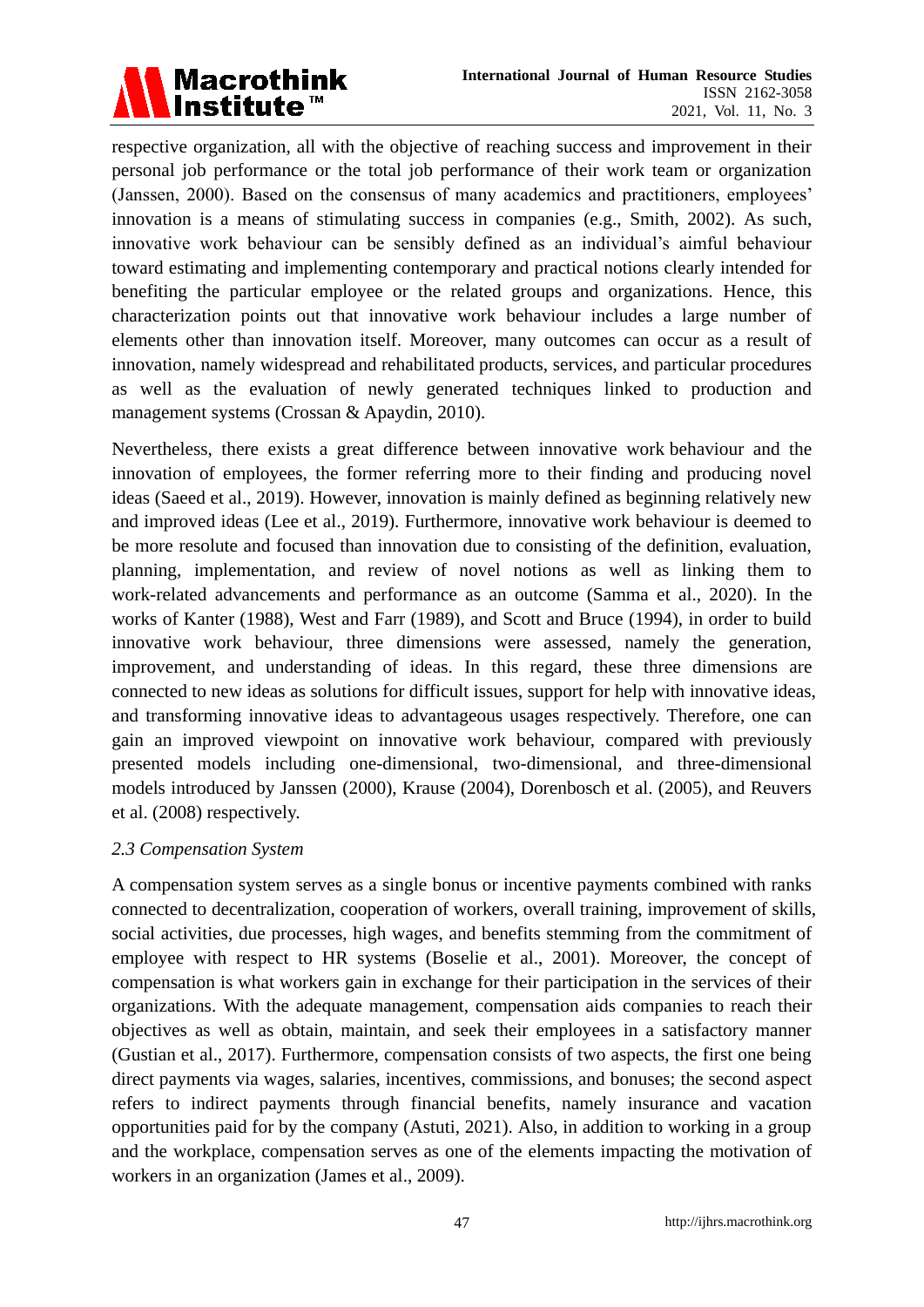# Macrothink<br>Institute™

In this study, a preliminary study was carried out based on the survey results, which hinted an inadequate psychological working environment, including work relationships, between employees and their superiors. As such, compensation in Iraqi hospitals does not match their work as hospitals deprive their workers of promotion opportunities. Also, work pressure caused by superiors causes discomfort in their subordinates. Thus, a lack of conducive work environment was observed. On this subject, employees believe that their hospital does not motivate them as they receive no rewards due to good performance, leading to their demotivation. Moreover, the compensation that the workers gain is inadequate and, according to them, not matching the work they do. In regard to working in a group, a gap continues to exist among the medical staff as well as within interactions between the medical and non-medical personnel. As an outcome, detrimental mistakes occur for the patients and also the hospital.

# *2.4 Training and Development*

"Training" refers to a systematic method of learning and improving with the objective of raising work-related effectiveness in employees and corresponding teams and organizations (Goldstein & Ford, 2002). Moreover, training has an essential role due to providing workers with novel proficiencies and knowledge which leads to enhancements in their work-related innovation (Shalley & Gilson, 2004). As such, respective information and proficiencies can be obtained by employees convinced to participate in external training away from their organizations or those who decide to join higher educational programs which, in turn, leads to advancements in the workplace (Jiang et al., 2012). These acquired skills make employees more aware of the various ways in which they can use their creativity and test new ideas more comfortably (Shalley & Gilson, 2004; Veenendaal & Bondarou, 2015). On this subject, a number of these notions provide empirical evidence which supports the fact that education and development play an important role in causing improvements in job performance and innovative performance in the workplace (Birdi et al., 2012; Boselie et al., 2001).

In particular, educational and development programs strive to generate novel information and skill sets and, hence, transform employees' proficiencies to more modern patterns capable of being up-to-date with the current requirements (Battistelli et al., 2019; Stankevičiūtė et al., 2020). Furthermore, according to Elnaga and Imran (2013), activities linked to training and development give employees the opportunity to gain novel knowledge, skills, and professional advancements. Moreover, particular emphasis was given to organizations' need to make training and development programs available to their employees with the goal of improving their potential to perform their tasks in a more efficient manner. Also, as stated by Zehra (2016), training and development programs play an important role as they enable workers to gain overall knowledge on how to use or implement new techniques.

#### *2.5 Information Sharing*

Information sharing serves as one of the four fundamental types of activities linked to higher levels of job performance. In addition, the information sharing is deemed as how a company spreads information among its employees in regard to policies as well as its relationship with the overall settings and objectives (Battistelli et al., 2019; Boselie et al., 2001; Pfeffer, 2005).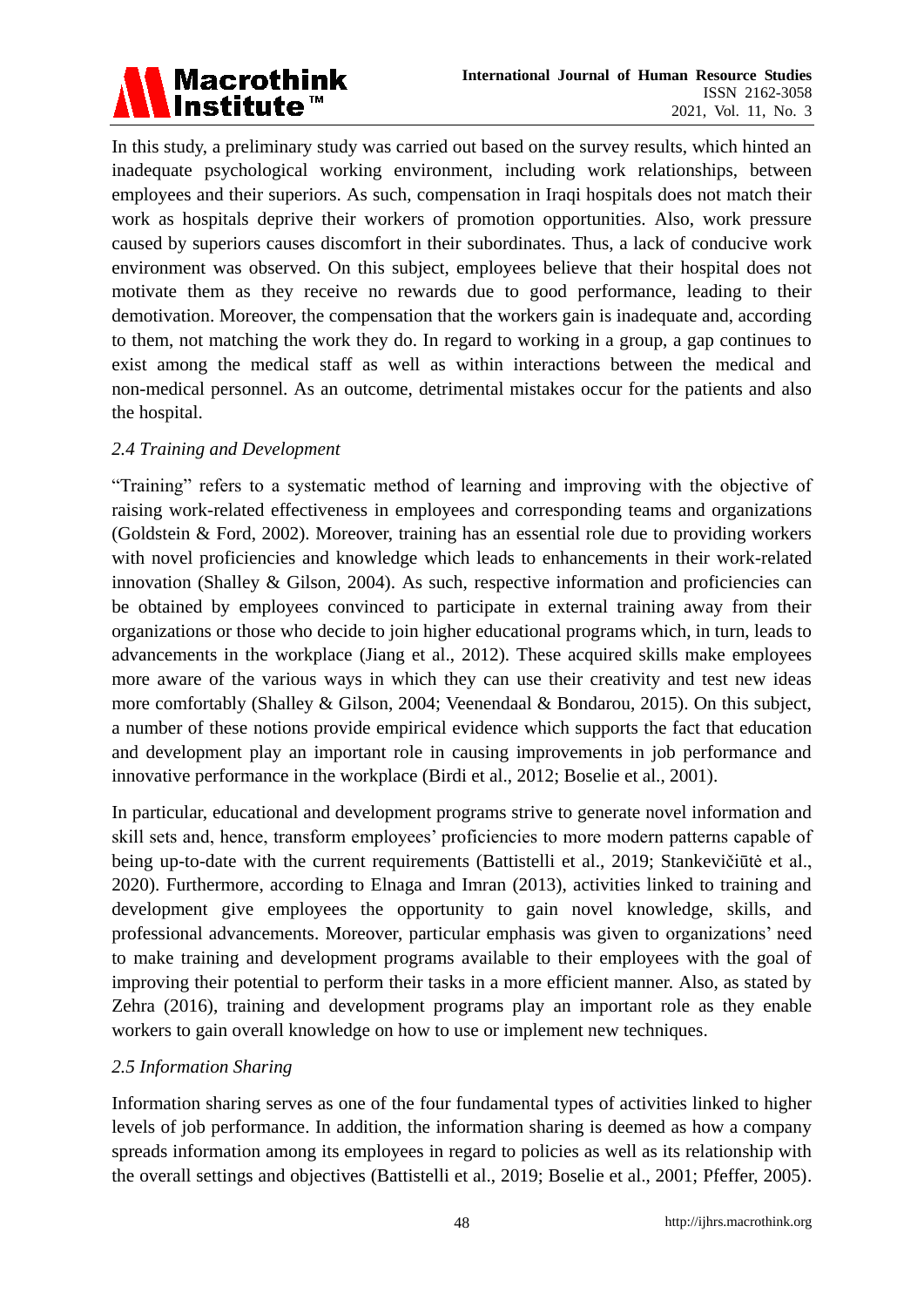

Therefore, information sharing can be considered as an HRM practice among personnel consisting of information sharing connected to work-related proficiencies, which aids them in problem solving and generating novel ideas (Carmeli et al., 2013; Wang & Noe, 2010).

Additionally, information sharing leads to improvements in problem solving since employees become enabled to comprehend their challenges effectively before facing them and, therefore, assess many solutions for their future problems. Other than that, there exists a link between an organization's work settings and information sharing. Based on the study of Barsade (2002), team members can share their common emotions regarding the work settings using a process with emotional transmittance; moreover, cooperation and efficiency can be improved by reaching a satisfactory emotional contagion with other team members. As such, by fairly sharing information with other employees, one can establish better interindividual relationships and create a more prosperous work setting as well as more enthusiasm about reaching higher efficiency in performance (Cui, 2017).

In addition, the influence of information sharing on job performance has been emphasized in a number of empirical studies (Huo et al., 2016; Swink et al., 2007; Wiengarten et al., 2014). However, no conclusive empirical evidence has been found in existing literature since the evidence of a positive effect of information sharing on job performance has been shown in a few studies (Garridomoreno et al., 2015; Qi et al., 2017), whereas a negative impact was reported in several other studies (Huo et al., 2016; Wiengarten et al., 2014). Aside from that, in a number of studies, information sharing, and job performance are deemed to share a U-shaped non-linear relationship (Terjesen et al., 2012; Zhao et al., 2013) while this relationship was found to be insignificant in other works of study (Martinkenaite, 2011; Ralston et al., 2015).

#### *2.6 Supervisory Support*

A supervisory support can be defined as a person showing concern for the feelings and needs of their staff, encouraging them to express their concerns, and providing them with positive and extremely informative feedback (Oldham & Cummings, 1996). On this subject, the support of supervisors becomes a formidable means of improving employees' behaviours, attitudes, transfer of knowledge, and job performance (Nijman et al., 2006; Park et al., 2017). In addition, supervisory support directly or indirectly impacts transfer outcomes through the motivation of employees being trained to transfer various elements in the transfer settings (e.g., Cromwell & Kolb, 2002). It can be also expressed as employees' perception regarding how their supervisors appreciate their contributions and look after their health (Kottke & Sharafinski, 1988). Based on the social exchange theory, employees tend to show behaviours beneficial to their supervisors if the superiors provide them with adequate support. Aside from that, the support of co-workers acts as an essential mechanism advancing work settings and decreasing employees' tensions (Sloan, 2012). Hence, less stressed workers obtain higher job satisfaction, job performance, and intention to keep working for their organization (Afzal et al., 2019; Otsuka et al., 2007).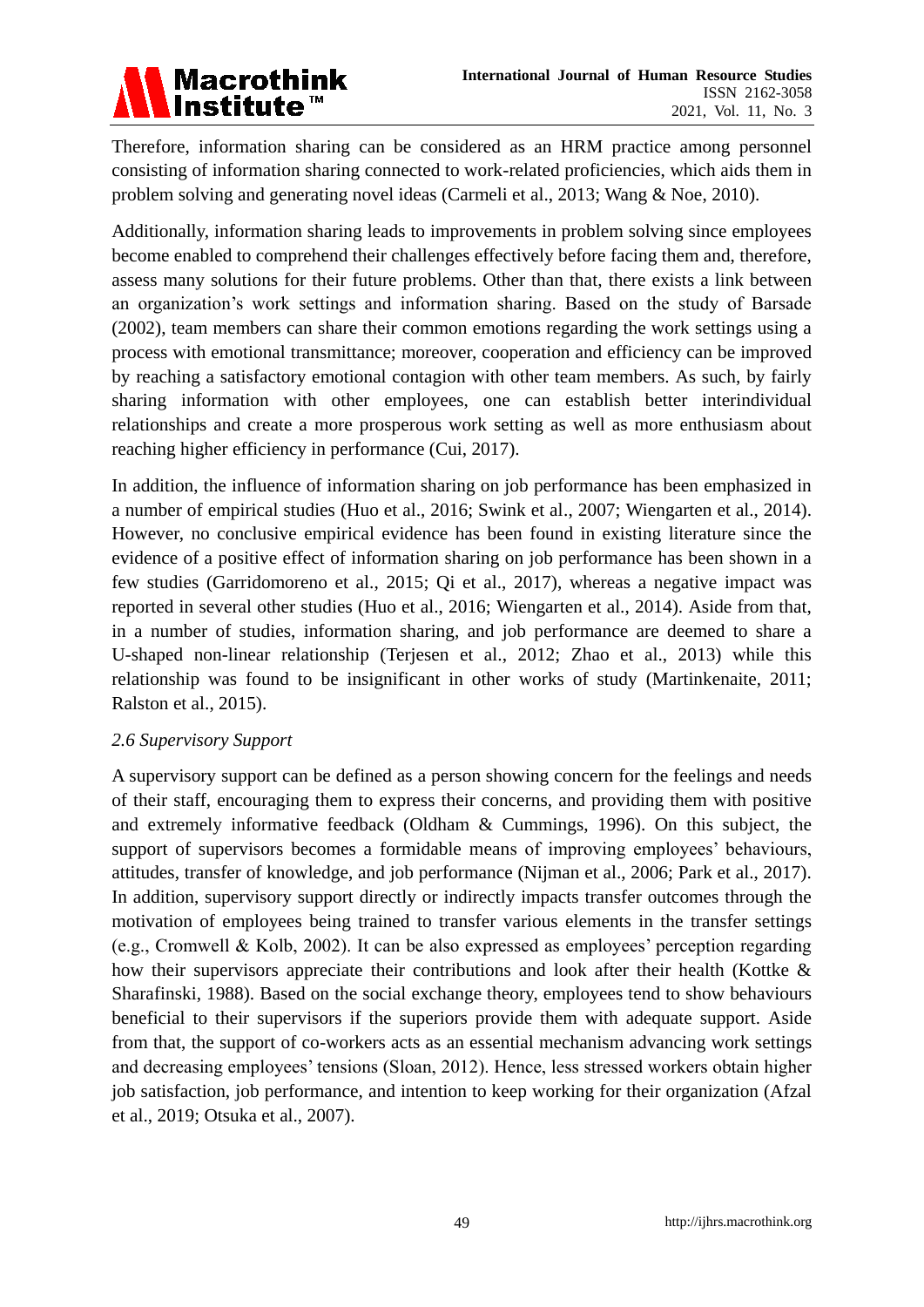

#### **3. Research Theoretical Framework**

The Research Theoretical Framework shown in Figure 1 was formulated based on the research gap and the underpinning theory called Social Exchange Theory. The focus of the study is to assess the impact of HR practices on job performance via the mediating role innovative work behaviour. Thus, this study theoretical framework used involves four independent variables, one mediate and one dependent variable. Factors studied as follows; Independent Variable (IV): compensation system, training and development, information sharing and supervisory support, Dependent Variable (DV): Job performance and Mediate Variable (MV): innovative work behaviour.



Figure 1. Theoretical Framework

# **4. Hypothesis Development**

Based on the above research theoretical framework, the following hypothesis were-generated.

# *4.1 Direct Hypothesis*

The direct hypothesis focuses on compensation system, training and development, information sharing and supervisory support impact on innovative work behaviour. Also, innovative work behaviour impact on job performance. The hypothesis development is created according to several studies. Namely, a study conducted by Bos-Nehles and Veenendaal (2019), indicates that there is a significant relationship between compensation system and innovative work behaviour. This too, supported by another study conducted on the relationship between training and development and innovative work behaviour (Pratoom & Savatsomboon, 2012). Where result indicate that information sharing has a significant positive relationship with innovative work behaviour (Battistelli et al., 2019). While supervisory support too influenced and positively significant towards innovative work behaviour (Bos-Nehles & Veenendaal, 2019). Also, study conducted by Van Zyl et al, (2019), found that innovative work behaviour has a positive relationship with job performance.

H1: Innovative Work Behaviour has positively significant influences on Job Performance.

H2: Compensation system has positively significant influences on Innovative Work Behaviour.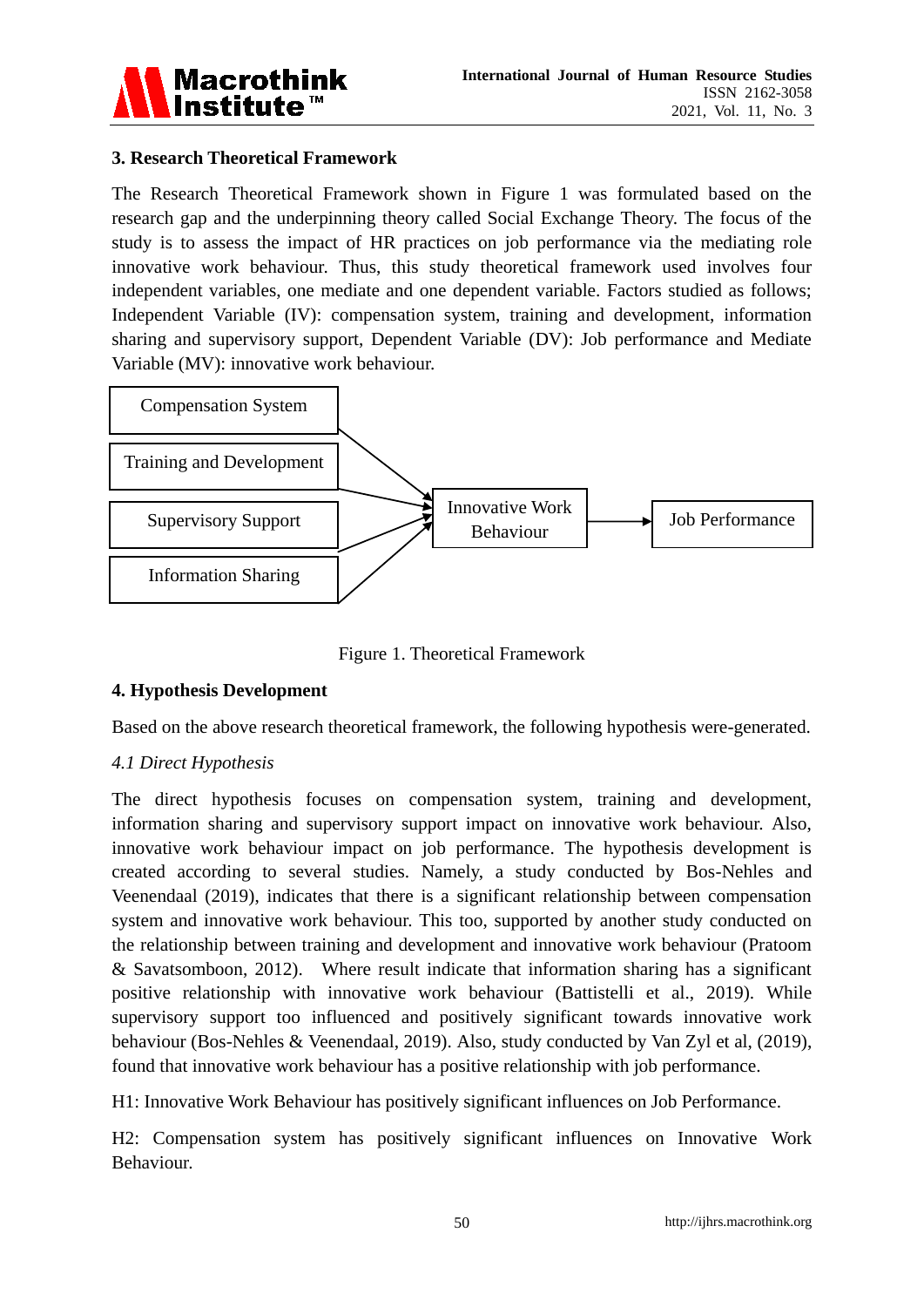

H3: Training and Development has positively significant influences on Innovative Work Behaviour.

H4: Information Sharing has positively significant influences on Innovative Work Behaviour. H5: Supervisory Support has positively significant influences on Innovative Work Behaviour.

#### *4.2 Indirect Hypothesis*

The indirect hypothesis focuses on mediate variables impact on relationship between compensation system, training and development, information sharing, supervisory support styles and job performance.

H6: Innovative work behaviour mediate the relationship between training and development and job performance.

H7: Innovative work behaviour mediate the relationship between compensation system and job performance.

H8: Innovative work behaviour mediate the relationship between information sharing m and job performance.

H9: Innovative work behaviour mediate the relationship between supervisory support and job performance.

#### **5. Research Methodology**

As illustrated in Table 1, this study serves as a descriptive evaluation which utilizes quantitative techniques in order to assess the corresponding research questions and achieve the specified research goals. Moreover, the focus of the descriptive research lies on the use of the average, frequency, and mean of the data (Loganathan, 2013). Also, the goal of the correlation research carried out to evaluate the hypotheses is to examine the corresponding influences of variables such as compensation systems, training and development, information sharing, supervisory support, and innovative work behaviour with respect to the job performance of physicians working in the public hospitals of Iraq. As such, a cross sectional approach has been utilized in a descriptive and analytical manner due to this study being a one-time study through which the research goals can be reached, and further insights can be given for future studies (Kanchanaraksa, 2008). Also, the measurement instrument is in the form of a structured questionnaire with questions completely derived from previous literature. Furthermore, the study data was gathered using an online survey using variable measurement via the five-point Likert scale. Also, Section I being HR practices (compensation system, training and development, information sharing, and supervisory support) (Independent Variable) is derived from the study of Boselie et al (2001), consisting of 25 items. These items include compensation systems (3 items), training and development (3 items), information sharing (6 items), and supervisory support (13 items). Moreover, Section II being innovative work behaviour (Mediating Variable) is taken from the study of Janssen (2000) with three items referring to idea generation, three items to idea promotion, and three items to idea realization. Section III being Job Performance (Dependent Variable) includes 11 items taken from the study of Chirumbolo and Areni, (2010), Abramis (1994) (see also De Cuyper & De Witte, 2006), and Chirumbolo and Areni (2010). In addition, this study's unit of analysis and sampling frame include focusing on the population at an individual level, with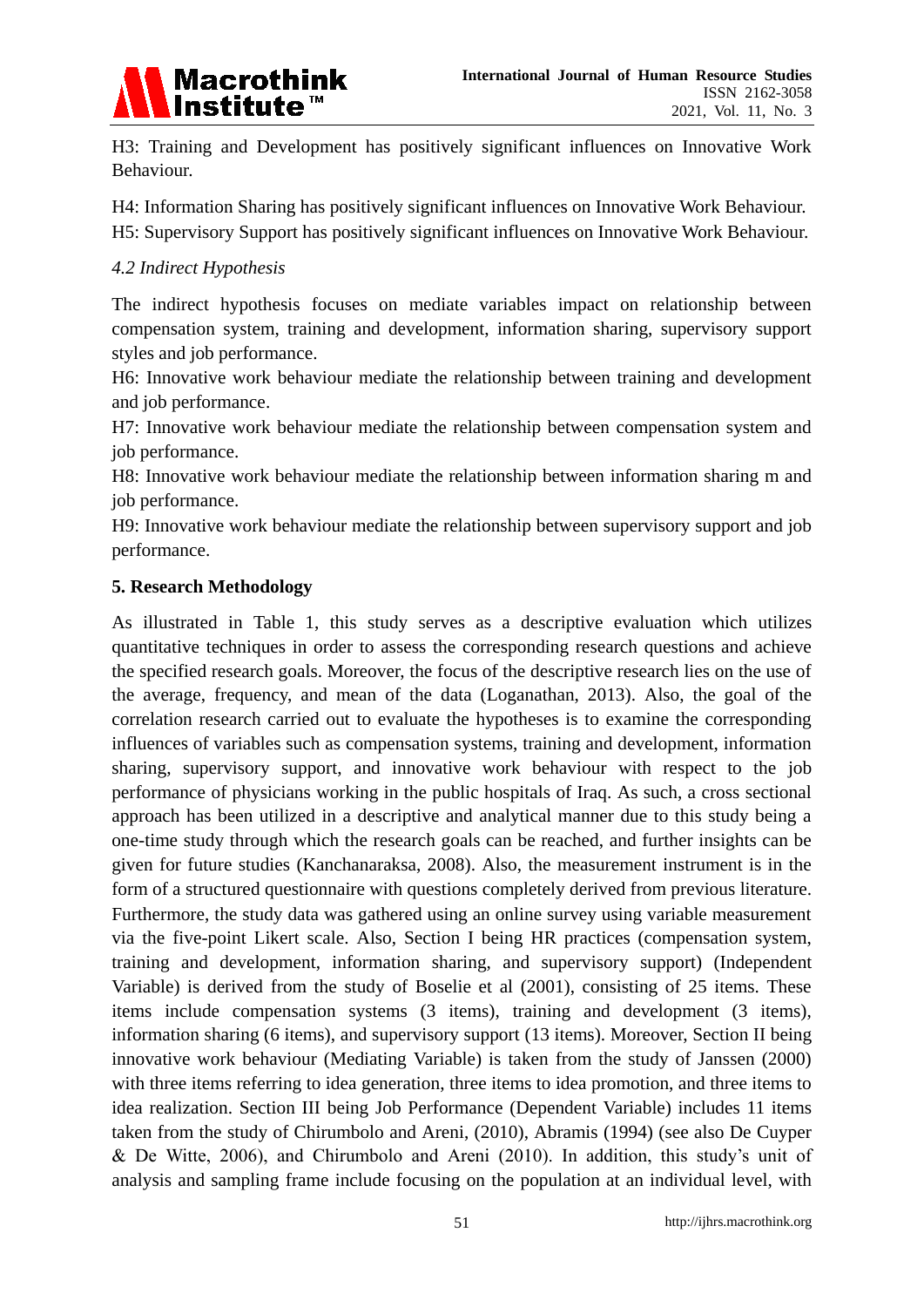

the target population being physicians working in public hospitals in Baghdad, Iraq. Aside from that, judgment sampling serves as the only alternative for this type of population as the focus of non-probability sampling is on respondents who are easily available. Also, a variety of public hospitals were considered in Baghdad, Iraq, leading to finding 173 respondents. Furthermore, data analysis was performed using SPSS (Statistical Package for the Social Sciences), IBM SPSS Statistics 23. Hence, the respondents' demographic profiles were examined, and their descriptive analysis took place. Moreover, Structural Equation Modelling (SEM) (PLS) was employed for hypothesis assessment, regression, and, thus, factor analysis with the goal of evaluating the data quality. Also, reliability analysis was carried out in order to measure the repeatability of measuring instrument based on the value of Cronbach's alpha, where the acceptable range was deemed from 0.7 (minimum cut-off) to 0.9 (Golafshani, 2003).

| <b>Study Dimension</b> | Details of Study                |
|------------------------|---------------------------------|
| Purpose of study       | Hypothesis testing              |
| Type of investigation  | Correlational                   |
| Unit of analysis       | Individual                      |
| Time horizon           | One-shot, Cross-sectional study |
| Data collection method | Online survey                   |

Table1. Research Design Summary

#### **6. Findings**

The findings section describes on Demographics Profile of Respondents, Descriptive analysis of Mean of the variables, Factor Analysis, Reliability Analysis and Regression Analysis that is needed to achieve the research objectives.

# *6.1 Demographics Profile of Respondents*

The demographics profile of all respondents is shown in Table 2. In terms of gender, there were 89 (51.4 per cent) male respondents compared to 84 (48.6 per cent) female respondents. All respondents were physicians between 30 and 34 years of age, 32 years (11 per cent), 35 to 39 years, 39 (17.9 per cent), 40 to 44 years, 40 (41 per cent) and 44 more than years, 55 (23.1 per cent). Most were married with 97 (56.1 per cent). Most have a high level of education with master's degree 91 (52.6 per cent), and bachelor's degree 45 (26 per cent), and have working experience 10 to 13 years (41 per cent) and more than 13 years (23.1 per cent) in the current hospital.

| <b>Variable</b> | <b>Categories</b> | <b>Frequency</b> | Percentage% |
|-----------------|-------------------|------------------|-------------|
| Gender          | Male              | 89               | 51.4%       |
|                 | Female            | 84               | 48.6%       |
| Age             | $20 - 24$         |                  | 2.9%        |
|                 | $25 - 29$         |                  | 4%          |

# Table 2. Demographics Profile of Respondents (N=173)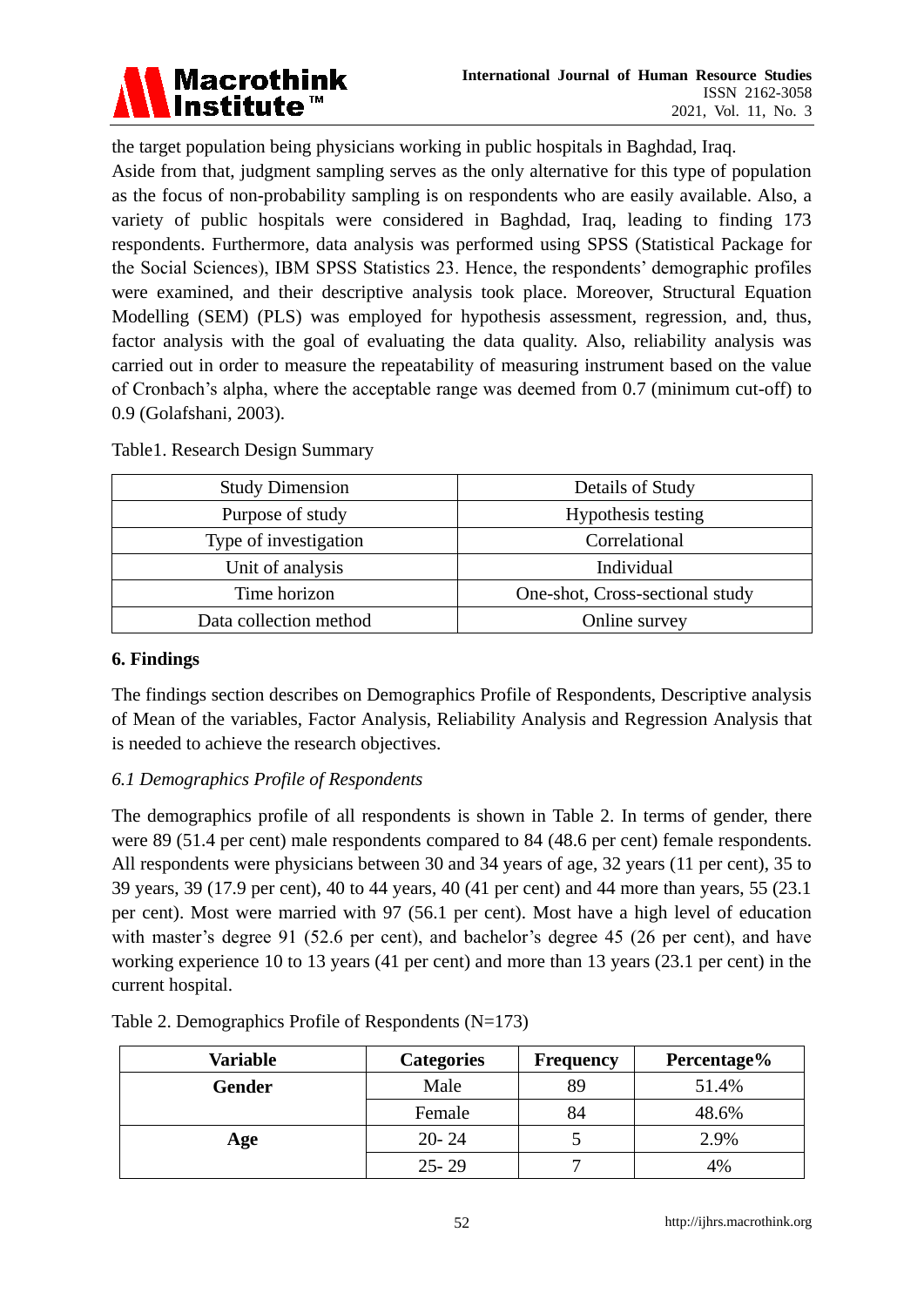

|                           | $30 - 34$         | 19             | 11%   |
|---------------------------|-------------------|----------------|-------|
|                           | $35 - 39$         | 31             | 17.9% |
|                           | $40 - 44$         | 71             | 41%   |
|                           | >40               | 40             | 23.1% |
| <b>Marital Status</b>     | Married           | 97             | 56.1% |
|                           | Single            | 66             | 38.2% |
|                           | Widower           | 6              | 3.5%  |
|                           | Divorced          | $\overline{4}$ | 2.3%  |
| <b>Level of Education</b> | Doctorate degree  | 37             | 21.4% |
|                           | Master's degree   | 91             | 52.6% |
|                           | Bachelor's degree | 45             | 26%   |
| Year of experience in     | $\leq$ 1          | 5              | 2.9%  |
| the current hospital      | $1$ to $3$        | 7              | 4%    |
|                           | $4$ to $6$        | 19             | 11%   |
|                           | $7$ to $9$        | 31             | 17.9% |
|                           | 10 to 13          | 71             | 41%   |
|                           | > 13              | 40             | 23.1% |

# *6.2 Descriptive Analysis*

The descriptive statistics consists of 173 valid responses, where all six variables' ratings range from minimum 1.0 (least favourable) to maximum 5.0 (most favourable). Among the four independents variables, supervisory support has the highest mean 4.4, with standard deviation 0.4, as compared to information sharing, training and development and compensation system. Following by the mediating innovative work behaviour with 4.3 mean and standard deviation 0.4. Dependent variable, job performance however has the 4.4 mean and standard deviation 0.4.

#### Table 3. Descriptive Statistic

| <b>Construct</b>                | N   | <b>Minimum</b> | <b>Maximum</b> |       | Std.             |  |
|---------------------------------|-----|----------------|----------------|-------|------------------|--|
|                                 |     |                |                |       | <b>Deviation</b> |  |
| <b>Job Performance</b>          | 173 |                | 5              | 4.403 | 0.425            |  |
| <b>Innovative Work</b>          | 173 |                | 5              | 4.322 | 0.405            |  |
| <b>Behaviour</b>                |     |                |                |       |                  |  |
| <b>Compensation System</b>      | 173 |                | 5              | 3.755 | 1.058            |  |
| <b>Training and Development</b> | 173 |                | 5              | 4.312 | 0.459            |  |
| <b>Information Sharing</b>      | 173 |                | 5              | 4.319 | 0.408            |  |
| <b>Supervisory Support</b>      | 173 |                | 5              | 4.367 | 0.413            |  |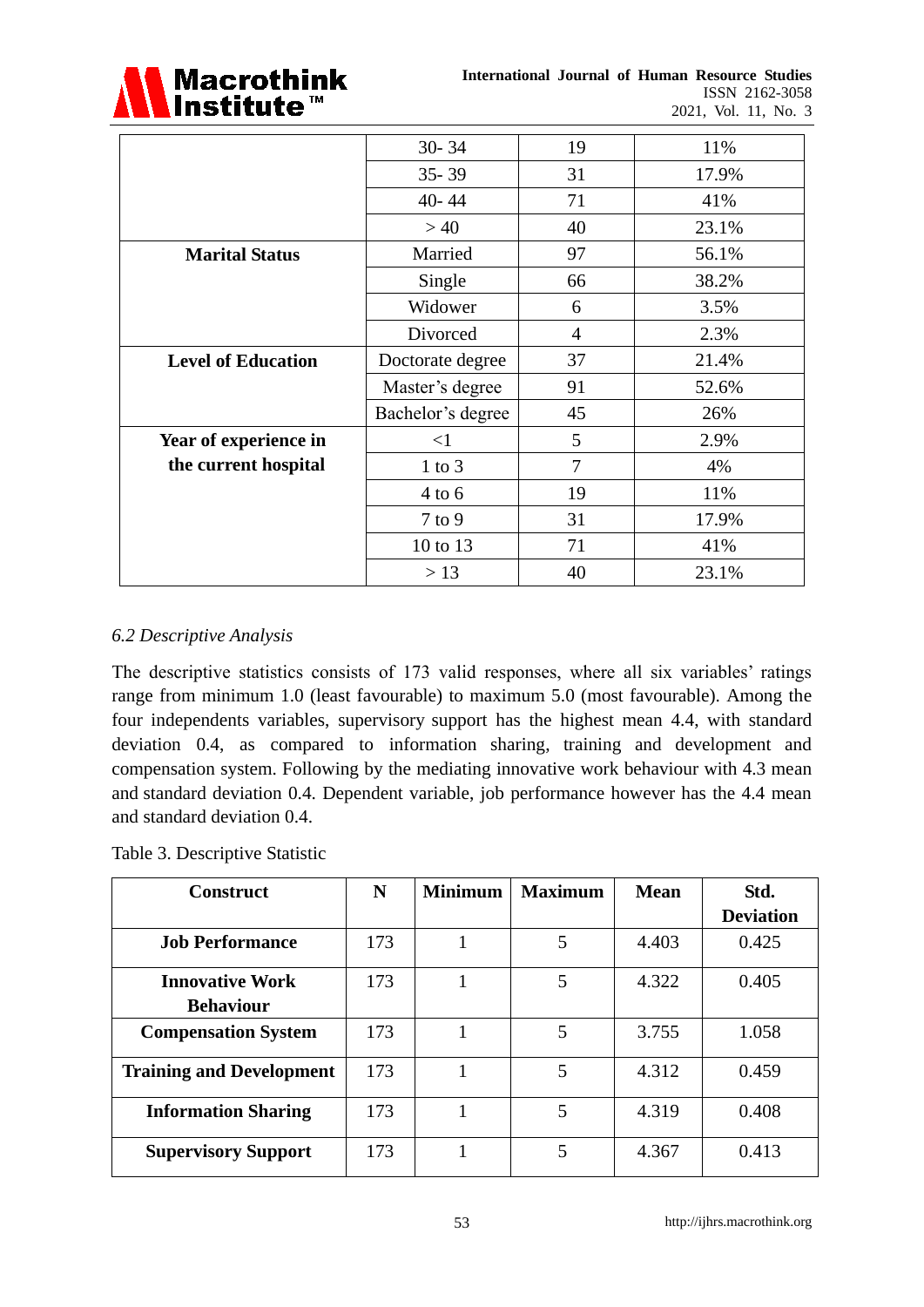

# *6.3 Reliability Analysis*

Different acceptance levels have been recommended by various studies. For instance, internal consistency is proposed by Nunnally (1978) to be an alpha value exceeding 0.70. Also, an acceptance standard of 0.80 is suggested in the study of Carmines and Zeller (1979). In spite of these distinct viewpoints regarding the acceptance level, a generally acceptable value to indicate internal consistency is 0.70 and above, which is considered as a benchmark (Hair et al., 2014; Nunnally & Bernstein, 1994). As such, Table 4 shows the different loadings with respect to the reliability test along with each construct's number of items. Hence, this study's values of composite reliability exceed 0.70, as proposed by Hair et al. (2014). Moreover, Table 4 lists the value of Cronbach's Alpha for all variables.

| <b>Construct</b>                | <b>AVE</b> | CR    | Roh-a | <b>Cronbach</b> | No. of items |
|---------------------------------|------------|-------|-------|-----------------|--------------|
|                                 |            |       |       | 's              |              |
|                                 |            |       |       | <b>Alpha</b>    |              |
| <b>Job Performance</b>          | 0.736      | 0.968 | 0.969 | 0.964           | 11           |
| <b>Innovative Work</b>          | 0.696      | 0.953 | 0.953 | 0.944           | 9            |
| <b>Behaviour</b>                |            |       |       |                 |              |
| <b>Compensation System</b>      | 0.972      | 0.991 | 0.991 | 0.986           | 3            |
| <b>Training and Development</b> | 0.829      | 0.936 | 0.919 | 0.898           | 3            |
| <b>Information Sharing</b>      | 0.680      | 0.927 | 0.983 | 0.906           | 6            |
| <b>Supervisory Support</b>      | 0.786      | 0.978 | 0.980 | 0.974           | 13           |

Table 4. Reliability Analysis

# *6.4 Regression Analysis*

Based on factor analysis and reliability analysis carried out, these data are fit to run regression analysis to test the hypotheses. The regression analysis is as below.

# 6.4.1 Direct Relationship

The focus of the evaluation lies on estimating the independent variables' influence on compensation systems, training and development, information sharing, and supervisory support, with the mediating variable being innovative work behaviour, as well as for the connection between innovative work behaviour and job performance. As for this relationship, the bootstrapping procedure is carried out to test the significance of the path coefficients. Also, toward pinpointing the path coefficients' significance, a non-parametric bootstrapping technique was utilized to calculate the t-values. On this subject, the bootstrapping procedure applies a data sample (observed data set) in the form of a population proxy and derives a subsample as a replacement for the data sample (Efron & Tibshirani, 1993). In this case, 5000 is proposed as the number of valid observations (Hair et al., 2014). Also, the number of cases is required to be identical to that of the valid observations within the original sample, which is 173 here. As such, the number of valid observations is recommended to be 5000 in this technique (Hair et al., 2014) while the number of cases is required to be equal to the number of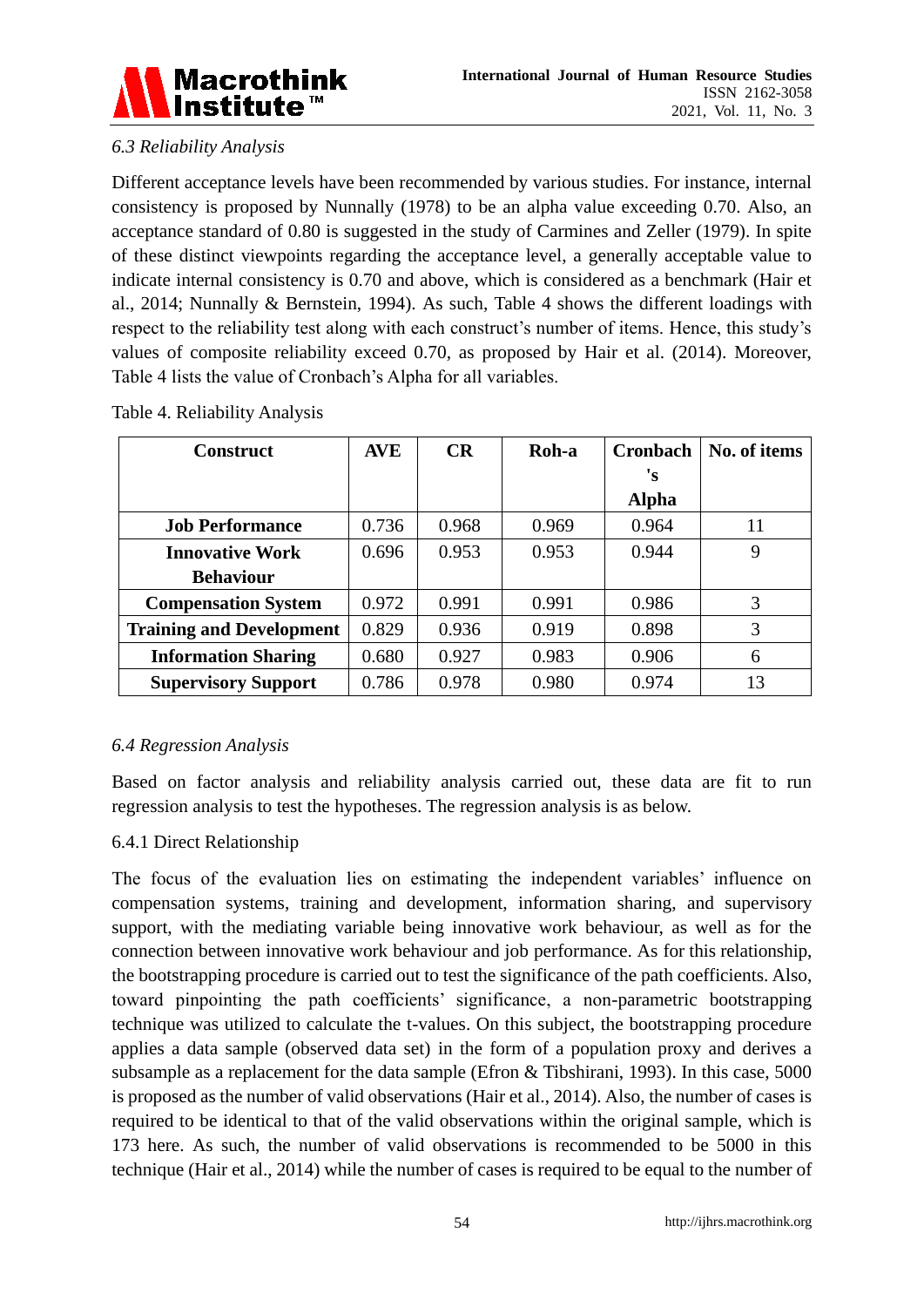

valid observations in the original sample (173). In the bootstrapping procedure, this cycle is repeated 5000 times, for instance, for a given number of times. After that, the program measures and saves statistical parameters based on the 5000 repetitions and their standard deviation. In this study, the path significance was evaluated by conducting a bootstrap procedure with a subsample size of 173 and 5000 repetitions.

The multiple regression coefficients are shown in Table 5. Moreover, after hypothesis testing, the significance levels belonging to training and development and supervisory support are 0.06 and 0.08 respectively. Furthermore, this value is 0.00 for innovative work behaviour on job performance, where the independent variables had a positive and significant impact on the predicted outcome which was innovative work behaviour. Therefore, hypotheses H1, H3, and H5 are supported, whereas, as demonstrated in table 5, compensation system and information sharing had no significant impact on innovative work behaviour.

| No.            | <b>Relationship</b>   | Path              | p-Values | <b>Std.Error</b> | t-value |
|----------------|-----------------------|-------------------|----------|------------------|---------|
|                |                       | <b>Coefficien</b> |          |                  |         |
|                |                       | $t(\beta)$        |          |                  |         |
| H1             | $IWB \rightarrow JP$  | 0.68              | 0.000    | 0.052            | 13.178  |
| H2             | $CSP \rightarrow IWB$ | 0.101             | 0.134    | 0.067            | 1.501   |
| H3             | $TDP \rightarrow IWB$ | 0.208             | 0.014    | 0.084            | 2.464   |
| H <sub>4</sub> | $ISP$ -> IWB          | $-0.096$          | 0.240    | 0.081            | 1.176   |
| H <sub>5</sub> | $SSP \rightarrow IWB$ | 0.210             | 0.010    | 0.081            | 2.587   |

Table 5. Multiple Regression Coefficients

# 6.4.2 Indirect Relationship

Based on Table 6 shown, H7 & H9 are positively and significantly effected in innovative work behaviour. While H6 & H8 are not affective and significantly related to innovative work behaviour.

|  |  |  | Table 6. Mediating Effect of Innovative Work Behaviour |
|--|--|--|--------------------------------------------------------|
|  |  |  |                                                        |

| No.       | Relationship          | Path<br>$(\beta)$ | Std.<br><b>Error</b> | p-Values | Percentile bootstrap<br>95% |          |              | <b>Decision</b> |
|-----------|-----------------------|-------------------|----------------------|----------|-----------------------------|----------|--------------|-----------------|
|           |                       |                   |                      |          | confidence level            |          |              |                 |
|           |                       |                   |                      |          | t-values                    | Lower    | <b>Upper</b> |                 |
| <b>H6</b> | $CSP \rightarrow IWB$ | 0.069             | 0.046                | 0.133    | 1.504                       | $-0.024$ | 0.156        | <b>Not</b>      |
|           | $\rightarrow$ JP      |                   |                      |          |                             |          |              | significant     |
| H7        | $TDP \rightarrow IWB$ | 0.141             | 0.057                | 0.013    | 2.481                       | 0.034    | 0.259        | Significant     |
|           | $\rightarrow$ JP      |                   |                      |          |                             |          |              |                 |
| <b>H8</b> | $ISP$ -> IWB          | $-0.065$          | 0.055                | 0.236    | 1.185                       | $-0.165$ | 0.055        | <b>Not</b>      |
|           | $\Rightarrow$ JP      |                   |                      |          |                             |          |              | significant     |
| H9        | $SSP \rightarrow IWB$ | 0.143             | 0.058                | 0.014    | 2.450                       | 0.033    | 0.259        | Significant     |
|           | $\rightarrow$ JP      |                   |                      |          |                             |          |              |                 |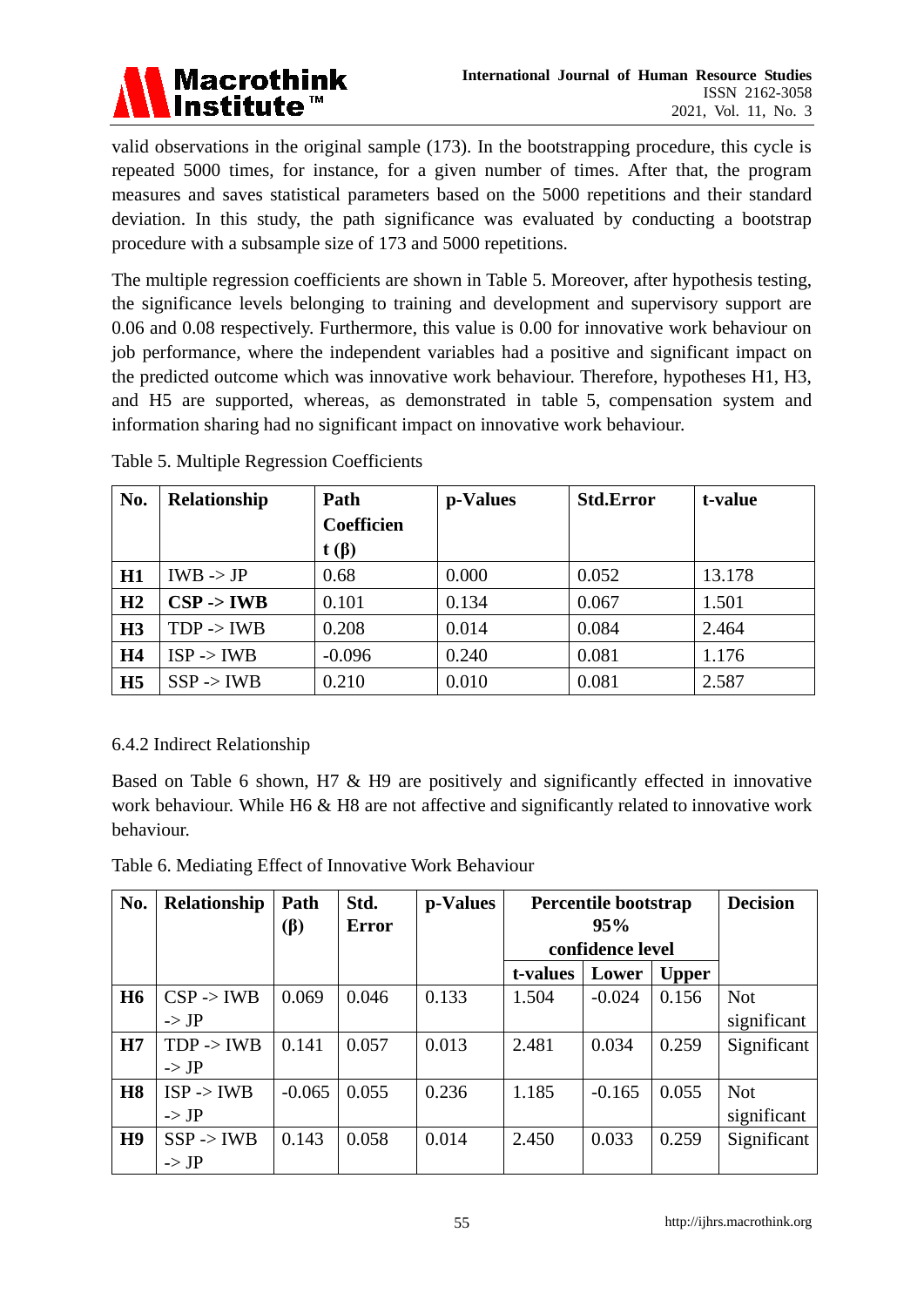

# **7. Summary of Findings**

Based on the Table 7 shown below, only 5 out of 9 hypotheses are supported. Whereby, H1, H3, H5, H7 and H9 testing against relationship against independent (training and development, supervisory support), mediate variable (innovative work behaviour) and dependent variable (job performance) are fully significant, and the hypotheses are supported. Moreover, these hypotheses possess a p-value  $\langle 0.05 \rangle$  that directly supports the t-value resulting above 1.96. In contra, out of 4 hypotheses formed to test against mediating variables impact on relationship between independent and dependent variable, the hypothesis accepted was, H7 and H9, where supportive innovative work behaviour mediate relationship between both variables. While the rest do not mediate at all seeing p-value  $\langle 0.05 \rangle$  and t-value  $\langle 1.96 \rangle$ .

Table 7. Summary of Hypothesis Testing

|                                                          | <b>Remarks</b> | <b>P-Value</b> | t-value |
|----------------------------------------------------------|----------------|----------------|---------|
| <b>Hypothesis</b>                                        |                |                |         |
| H1: Innovative Work Behaviour has positively significant | Accepted       | 0.000          | 13.178  |
| influences on Job Performance.                           |                |                |         |
| Compensation system has positively<br>significant<br>H2: | Rejected       | 0.134          | 1.501   |
| influences on Innovative Work Behaviour                  |                |                |         |
| H3: Training and Development has positively significant  | Accepted       | 0.014          | 2.464   |
| influences on Innovative Work Behaviour                  |                |                |         |
| Information Sharing has positively<br>significant<br>H4: | Rejected       | 0.240          | 1.176   |
| influences on Innovative Work Behaviour                  |                |                |         |
| Supervisory Support has positively<br>significant<br>H5: | Accepted       | 0.010          | 2.587   |
| influences on Innovative Work Behaviour                  |                |                |         |
| H6: Innovative Work Behaviour mediates the relationship  | Rejected       | 0.133          | 1.504   |
| between Compensation System and Job Performance.         |                |                |         |
| H7: Innovative Work Behaviour mediates the relationship  | Accepted       | 0.013          | 2.481   |
| between Training and Development and Job Performance.    |                |                |         |
| H8: Innovative Work Behaviour mediates the relationship  | Rejected       | 0.236          |         |
| between Information Sharing and Job Performance.         |                |                | 1.185   |
| H9: Innovative Work Behaviour mediates the relationship  | Accepted       |                |         |
| between Supervisory Support and Job Performance.         |                | 0.014          | 2.450   |

 $(p<0.05; t>1.96$ . P < 0.05, T is supported, while P > 0.05, T is not supported)

# **8. Discussion**

# *8.1 Hypothesis Testing for Direct Effect*

Hypothesis H1 indicates that innovative work behaviour has positive significant impact on job performance among physicians working in Iraqi public hospitals. H1 was proven significant with P- value  $< 0.05$ , while the finding tall with other literatures, like Van Zyl et al. (2019), proven via the study that innovative work behaviour indeed contributed to higher job performance working within a global Dutch ICT-consulting firm. While in Iraq perspective, found that innovative work behaviour indeed allows physicians to improve performance and attain higher level of job performance. Hypothesis H2 and H4, which propose compensation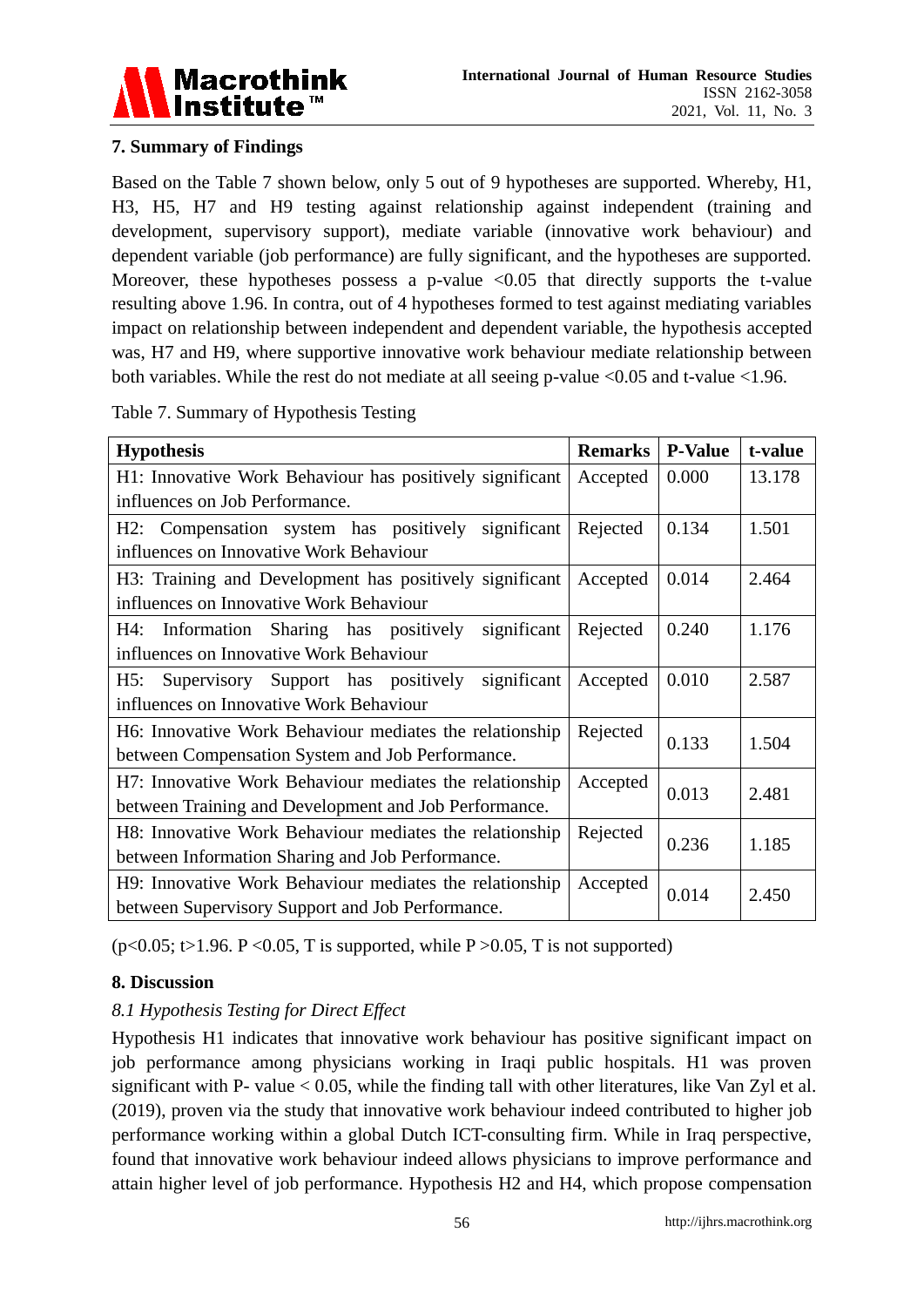

system and information sharing have a significant impact on innovative work behaviour are rejected, as result indicated as insignificant and P-value> 0.05. The findings of H2 were aliment with previous study finding (Fernandez & Moldoaziev, 2012; Bos-Nehles & Veenendaal, 2019; Veenendaal & Bondarouk, 2015) who also found that compensation system negatively affect innovative work behaviour. Also, H4 were in aliment with previous findings (Eenink, 2012; Veenendaal & Bondarouk, 2015) which found no significant relationships between information sgaring and innovative work behaviour.

Moreover, the finding is supported H3 with P-value 0.014 and H5 with P-value 0.010. This is also supported by other literature where, it found there is a significant and positive relationship between training and development, supervisory support and innovative work behaviour (Pratoom & Savatsomboon, 2012; Bos-Nehles & Veenendaal, 2019). In fact, it was found via their study shown evidence for the strong positive effect of training and development practices on innovative work behaviour. In addition, supportive supervision is positively related to innovative work behaviour.

*8.2 Hypothesis Testing for Mediate Effect*

Innovative work behaviour impact as mediator. Where only two hypotheses (H7 & H9) were accepted while rest (H6 & H8) were rejected, as results indicated as insignificant and P-value> 0.05. The sixth and eighth hypotheses are not associated with the mediating of innovative work behaviour, which it states (H6) innovative work behaviour mediates the relationship between compensation system and job performance among physicians working in Iraqi public hospitals and (H8) innovative work behaviour mediates the relationship between information sharing and job performance among physicians working in Iraqi public hospitals. The seventh and ninth hypotheses are associated with innovative work behaviour, which it states (H7) innovative work behaviour mediates the relationship between compensation system and job performance among physicians working in Iraqi public hospitals and (H9) innovative work behaviour mediates the relationship between supervisory support and job performance among physicians working in Iraqi public hospitals.

#### **9. Research Contribution**

The contribution of this study covers two aspects, namely practical implication and theoretical implication.

# *9.1 Practical Contribution*

The practical implication derived from the results that show both independent variables – training and development and supervisory support style have positive significant impact on job performance. Thus, the management should use these results to further enhance and strengthen the organizational strategy towards attaining public hospitals employee job performance.

#### *9.2 Theoretical Contribution*

This study strives to examine reciprocity norms among the social exchange relationships so as to create comprehension regarding physicians employed in public hospitals with respect to compensation systems, training and development, information sharing, supervisory support, innovative work behaviour, and job performance. Moreover, corresponding studies that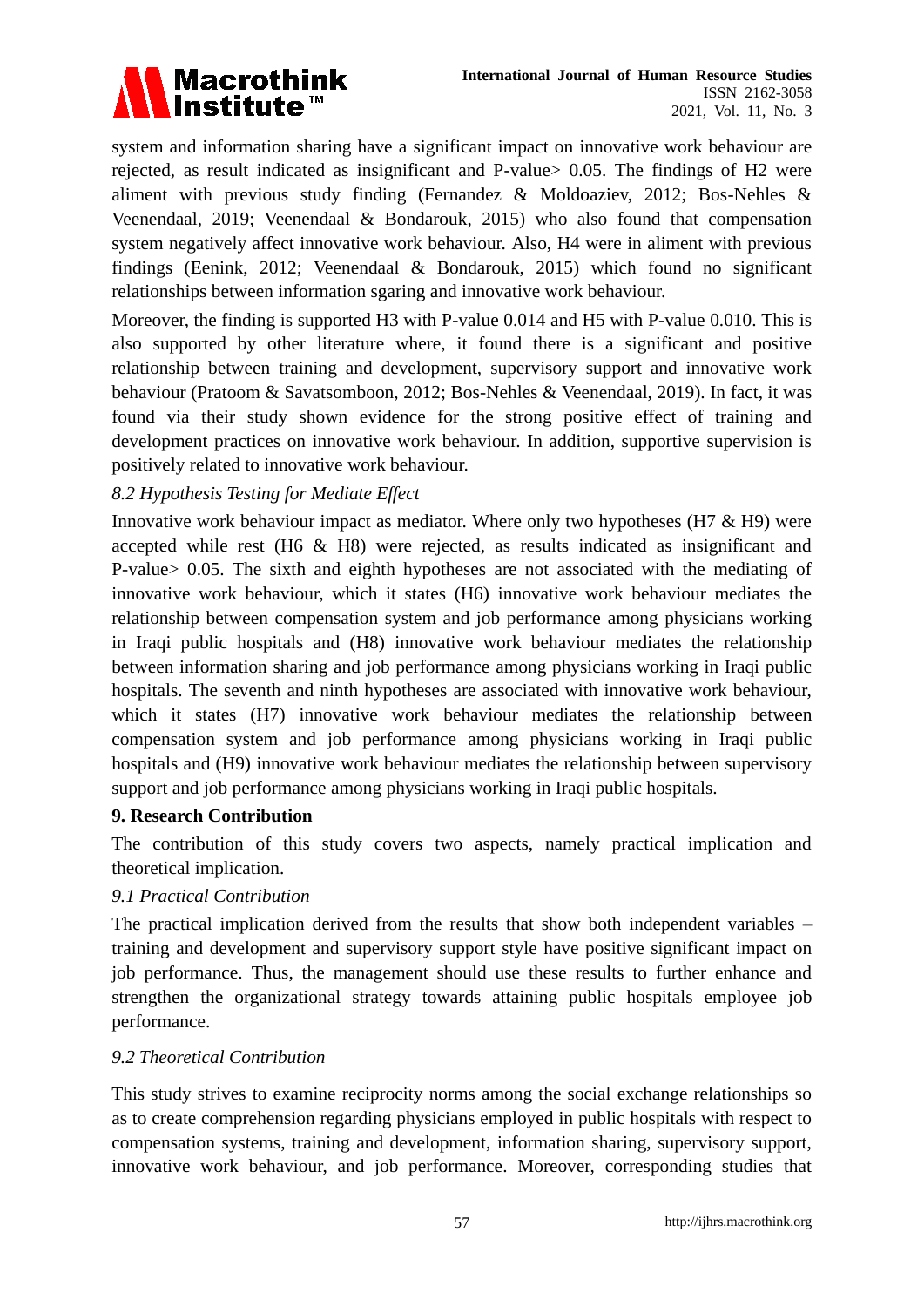

evaluate the mediating effects of innovative work behaviour play a crucial role since they generate a more satisfactory understanding of factors with the potential to aid in determining desired outcomes of an organization. As such, the findings showed that innovative work behaviour has no mediating role in the connection between compensation systems and job performance as well as information sharing and job performance. Nevertheless, it is confirmed in this study that innovative work behaviour has a mediating role in the link between training and development and job performance and also in that of supervisory support and job performance. Therefore, this study is deemed to contribute to literature via generating important information via integrating positive quantitative evaluation of data.

#### **10. Limitation and Suggestion for Future Studies**

Acknowledging the limitations of a study signifies its strength (Van Dolen et al., 2004). As such, one limitation of this study can be restricted direct contact with physicians employed in the public hospitals of Iraq because of the Covid-19 pandemic. In this study, data was gathered from physicians during normal working hours. As such, in future studies, data collection can be carried out in various working hours since they have three shifted working times. Also, it is recommended to explain the vitality of the study to the hospital's management department as they can provide respondents with a more comfortable atmosphere so that a larger number as well as better responses are achieved.

#### **11. Conclusion**

This study addresses low levels of job performance among physicians working in the public hospitals of Baghdad, Iraq through assessing the influence of compensation systems, training and development, information sharing, and supervisory support on job performance, with innovative work behaviour having a mediating role. The results indicated a positive significant effect, directly proving that training and development and supervisory support can raise innovative work behaviour. Aside from that, innovative work behaviour was utilized to find out if it acts as a mediator in the relationships among training and development, supervisory support, and job performance. Therefore, with physicians employed in Iraqi public hospitals as the target study population, a structured questionnaire was distributed in an online survey, as a result of which data from 173 respondents were successfully obtained.

After that, analysis was carried out on the acquired data using IBM SPSS Statistics 23 and Smart PLS 3.3.2, producing results through descriptive, demographic, factor, reliability, and regression analysis. Subsequently, the goodness of data was derived by applying factor analysis, after which reliability analysis was performed, indicating the reliability of all data as all had a Cronbach's Alpha exceeding 0.7. In the next step, regression analysis took place to explore the direct relationship between the independent variables and the mediate variables as well as to clarify the indirect connections among the mediating, independent, and dependent variables. This assessment revealed that innovative work behaviour has a significant positive influence on training and development and supervisory support. Similar connections failed to be proven for compensation systems and information sharing, with innovative work behaviour as the mediator. Moreover, based on the mediating analysis, innovative work behaviour acts as a mediate only among training and development and supervisory support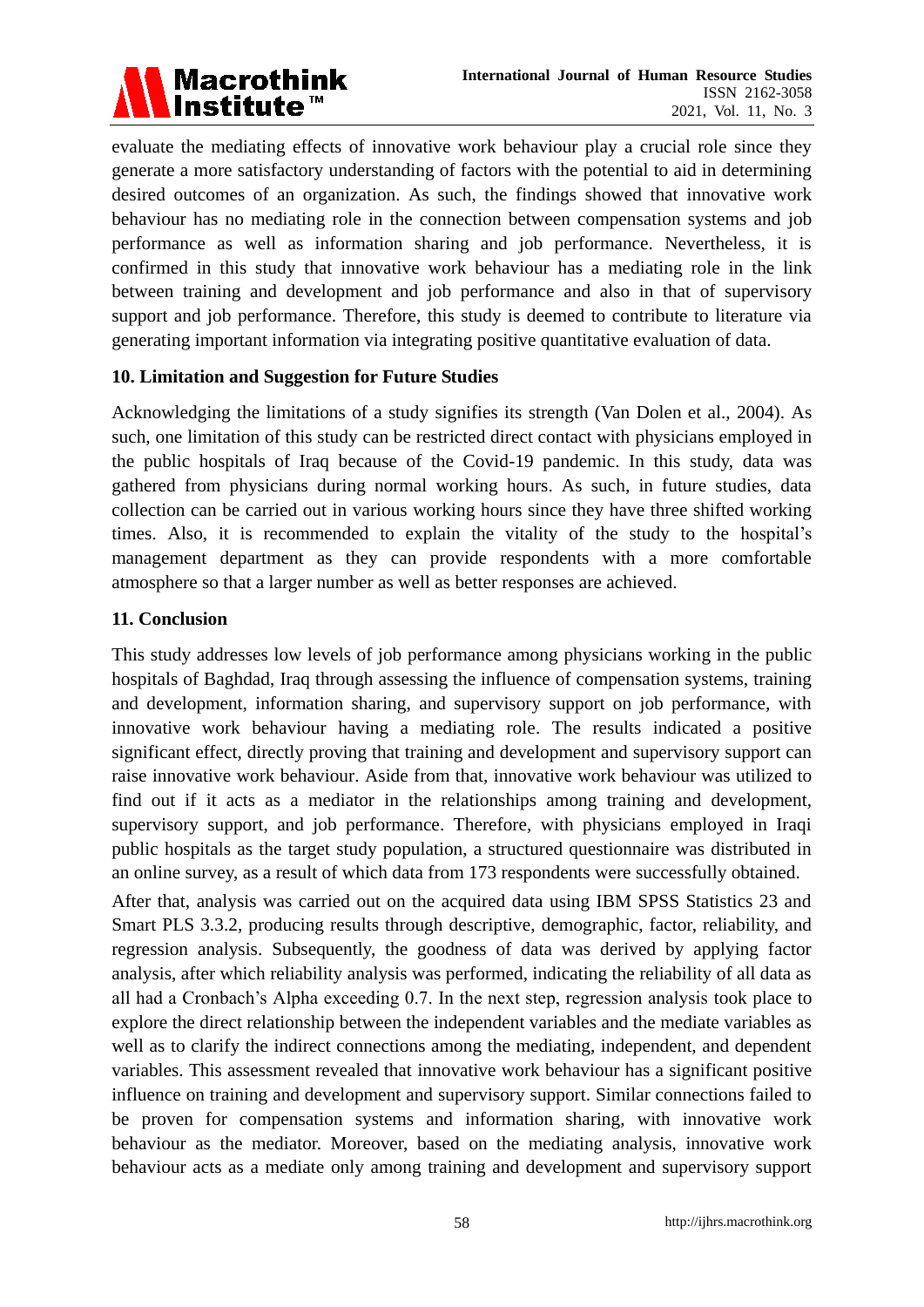

and job performance. Therefore, five out of nine hypotheses were supported and only four were rejected.

This study contributes to extant literature in two ways. Firstly, it has a practical contribution as it provides public hospital managements with extra measures so that they can enhance their techniques in obtaining higher levels of job performance among their employees. The second contribution is theoretical due to its utilization of the Social Exchange theory in the context of gaining job performance among physicians, and more particularly the fulfilment theory which is linked to the HR department. Moreover, this study can be deemed as a reference point demonstrating the mediating role of innovative work behaviour among the aforementioned variables. As such, this study proved that good HR practices and skills can improve job performance, where innovative work behaviour needs to be taken into consideration as well.

#### **References**

Abramis, D. J. (1994). Relationship of job stressors to job performance: Linear or an inverted-U? *Psychological Reports*, *75*(1), 547-558. <https://doi.org/10.2466/pr0.1994.75.1.547>

Afzal, S., Arshad, M., Saleem, S., & Farooq, O. (2019). The impact of perceived supervisor support on employees' turnover intention and task performance. *Journal of Management Development*.<https://doi.org/10.1108/JMD-03-2019-0076>

Al-Zubaidi, H. (2007). The state of human development in Iraq: record of decline. *Al-Qadisiyah Journal of Administrative and Economic Sciences*, *9*(4), 203-242.

Astuti, A. S. (2021). The Role of Teamwork, Work Environment, Compensation System in an Effort to Increase Employee Extrinsic Motivation at the Dompet Dhuafa Integrated Health Hospital. European *Journal of Business and Management Research*, *6*(1), 182-188. <https://doi.org/10.24018/ejbmr.2021.6.1.749>

Barsade, S. G. (2002). The ripple effect: Emotional contagion and its influence on group behavior. *Administrative Science Quarterly*, *47*(4), 644-675.<https://doi.org/10.2307/3094912>

Battistelli, A., Odoardi, C., Vandenberghe, C., Di Napoli, G., & Piccione, L. (2019). Information sharing and innovative work behavior: The role of work-based learning, challenging tasks, and organizational commitment. *Human Resource Development Quarterly*, *30*(3), 361-381.<https://doi.org/10.1002/hrdq.21344>

Becton, J. B., Matthews, M. C., Hartley, D. L., & Whitaker, L. D. (2012). Using biodata as a predictor of errors, tardiness, policy violations, overall job performance, and turnover among nurses. *Journal of Management and Organization*, *18*(5), 714. <https://doi.org/10.5172/jmo.2012.18.5.714>

Birdi, K., Leach, D., & Magadley, W. (2012). Evaluating the impact of TRIZ creativity training: an organizational field study. *R&D Management*, *42*(4), 315-326. <https://doi.org/10.1111/j.1467-9310.2012.00686.x>

Bjaalid, G., Olsen, E., Melberg, K., & Mikkelsen, A. (2019). Institutional stress and job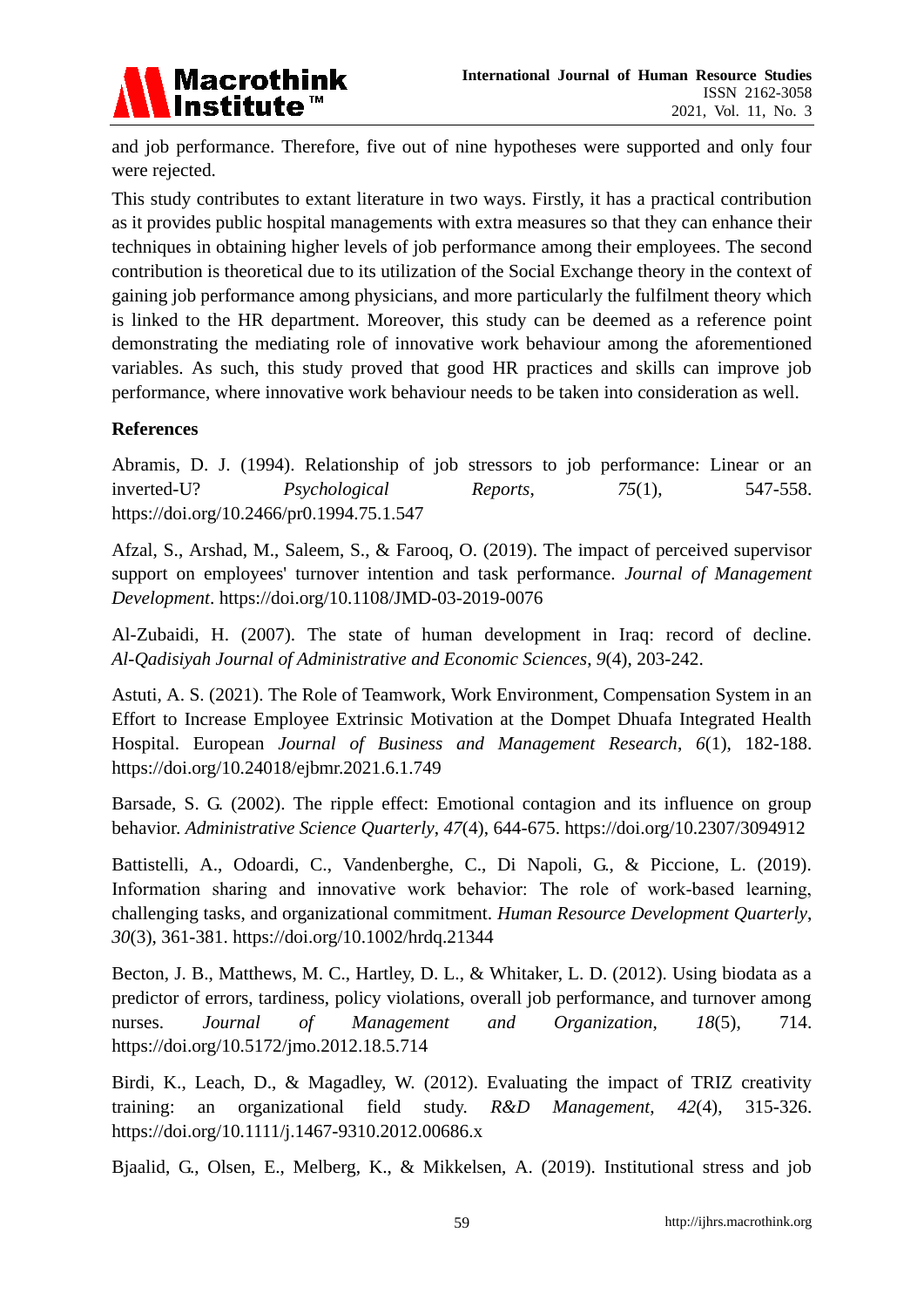

performance among hospital employees. *International Journal of Organizational Analysis*. <https://doi.org/10.1108/IJOA-10-2018-1560>

Borman, W. C., & Motowidlo, S. M. (1993). Expanding the criterion domain to include elements of contextual performance. *Personnel Selection in Organizations,* 71-98.

Boselie, P., Hesselink, M., Paauwe, J., & Van der Wiele, T. (2000). Employee perception on commitment oriented work systems: Effects on trust and perceived job security. *Management, 85*, 85-08.

Bos-Nehles, A. C., & Veenendaal, A. A. (2019). Perceptions of HR practices and innovative work behavior: the moderating effect of an innovative climate. *The International Journal of Human Resource Management*, *30*(18), 2661-2683. <https://doi.org/10.1080/09585192.2017.1380680>

Budhwar, P. S., & Mellahi, K. (Eds.). (2006). Managing human resources in the Middle-East. *Routledge*.<https://doi.org/10.4324/9780203485828>

Carmeli, A., Gelbard, R., & Reiter-Palmon, R. (2013). Leadership, creative problem-solving capacity, and creative performance: The importance of knowledge sharing. *Human Resource Management*, *52*, 95-122.<https://doi.org/10.1002/hrm.21514>

Carmines, E. G., & Zeller, R. A. (1979). Reliability and validity assessment. *Sage publications*.<https://doi.org/10.4135/9781412985642>

Central Statistical Organization (2019). GDP of Iraq reports. Retrieved from <http://cosit.gov.iq/ar/national-accounts/income>

Chirumbolo, A., & Areni, A. (2010). Job insecurity influence on job performance and mental health: Testing the moderating effect of the need for closure. *Economic and Industrial Democracy*, *31*(2), 195-214.<https://doi.org/10.1177/0143831X09358368>

Conway, J. M. (1999). Distinguishing contextual performance from task performance for managerial jobs. *Journal of Applied Psychology*, *84*(1), 3. <https://doi.org/10.1037/0021-9010.84.1.3>

Cromwell, S. E., & Kolb, J. A. (2002, February). The effect of organizational support, management support, and peer support on transfer of training. In *Academy of Human Resource Development*.

Crossan, M. M., & Apaydin, M. (2010). A multi‐dimensional framework of organizational innovation: A systematic review of the literature. *Journal of Management Studies*, *47*(6), 1154-1191.<https://doi.org/10.1111/j.1467-6486.2009.00880.x>

Cui, X. (2017). In-and extra-role knowledge sharing among information technology professionals: The five-factor model perspective. *International Journal of Information Management*, *37*(5), 380-389.<https://doi.org/10.1016/j.ijinfomgt.2017.04.011>

Dabbas, H. F., & Muhemmed, S. T. (2019). Future Ready Strategy Development and Healthcare Performance An Evidence from Private Healthcare Sector in Iraq*. Indian Journal*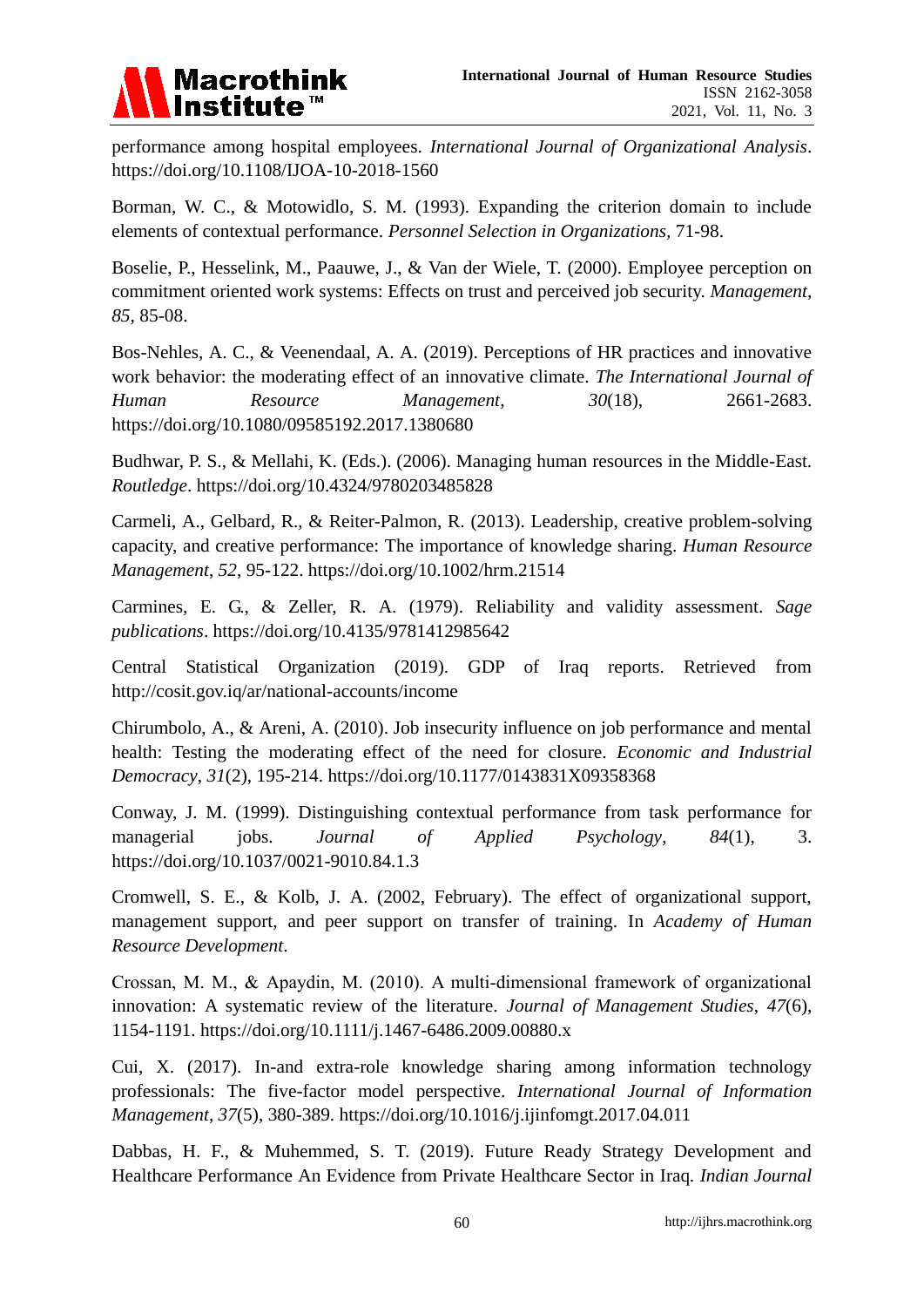

*of Public Health Research & Development*, *10*(4), 457-462. <https://doi.org/10.5958/0976-5506.2019.00738.1>

De Cuyper, N., & De Witte, H. (2006). The impact of job insecurity and contract type on attitudes, well‐being and behavioural reports: a psychological contract perspective. *Journal of Occupational and Organizational Psychology*, *79*(3), 395-409. <https://doi.org/10.1348/096317905X53660>

Dorenbosch, L., Engen, M. L. V., & Verhagen, M. (2005). On-the-job innovation: The impact of job design and human resource management through production ownership. *Creativity and innovation management*, *14*(2), 129-141.<https://doi.org/10.1111/j.1476-8691.2005.00333.x>

Efron, B., & Tibshirani, R. J. (1993). Permutation tests. In An introduction to the bootstrap (pp. 202-219). *Springer US*. [https://doi.org/10.1007/978-1-4899-4541-9\\_15](https://doi.org/10.1007/978-1-4899-4541-9_15)

Elnaga, A., & Imran, A. (2013). The Effect of Training on Employee Performance. *European Journal of Business and Management, 5*(4), 137-147.<https://t.ly/0i8Z>

Fernandez, S., & Moldogaziev, T. (2012). Employee empowerment, employee attitudes, and performance: Testing a causal model. *Public Administration Review, 73*(3), 490-506. <https://doi.org/10.1111/puar.12049>

Gandi, J. C., Wai, P. S., Karick, H., & Dagona, Z. K. (2011). The role of stress and level of burnout in job performance among nurses. *Mental Health in Family Medicine*, *8*(3), 181.

Garfield, R., Dresden, E., & Boyle, J. S. (2003). Health care in Iraq. *Nursing Outlook*, *51*(4), 171-177. [https://doi.org/10.1016/S0029-6554\(03\)00134-9](https://doi.org/10.1016/S0029-6554(03)00134-9)

Garridomoreno, A., Lockett, N., & Garciamorales, V. (2015), "Exploring the role of knowledge management practices in fostering customer relationship management as a catalyst of marketing innovation", *Baltic Journal of Management*, *10*(4), 393-412. <https://doi.org/10.1108/BJM-10-2014-0166>

Ghaith, A., Enas, A. T. A., Mutia, S. B. A. H., & Abdul Malek, B. A. T. (2018). The Impact of Human Resource Management Practices, Organizational Culture, Motivation and Knowledge Management on Job Performance with Leadership Style as Moderating Variable in the Jordanian Commercial Banks Sector. *Journal of Reviews on Global Economics*, *6*, 477-488. <https://doi.org/10.6000/1929-7092.2017.06.48>

Golafshani, N. (2003). Understanding reliability and validity in qualitative research. *The Qualitative Report*, *8*(4), 597-607.

Goldstein, I. L., & Ford, J. K. (2002). Training in organisations. Belmont, *CA: Wadsworth*.

Gustian, N., Muzakkir, M., & Tamsah, H. (2017). The Influence of Head of Room Leadership Style, Time Management, and Compensation on Nurses' Work Motivation in Rsud Haji, South Sulawesi Province. *Jurnal Mirai Management*, *2*(2), 386-404.

Hair Jr, J. F., Sarstedt, M., Hopkins, L., & Kuppelwieser, V. G. (2014). Partial least squares structural equation modeling (PLS-SEM). *European Business Review*.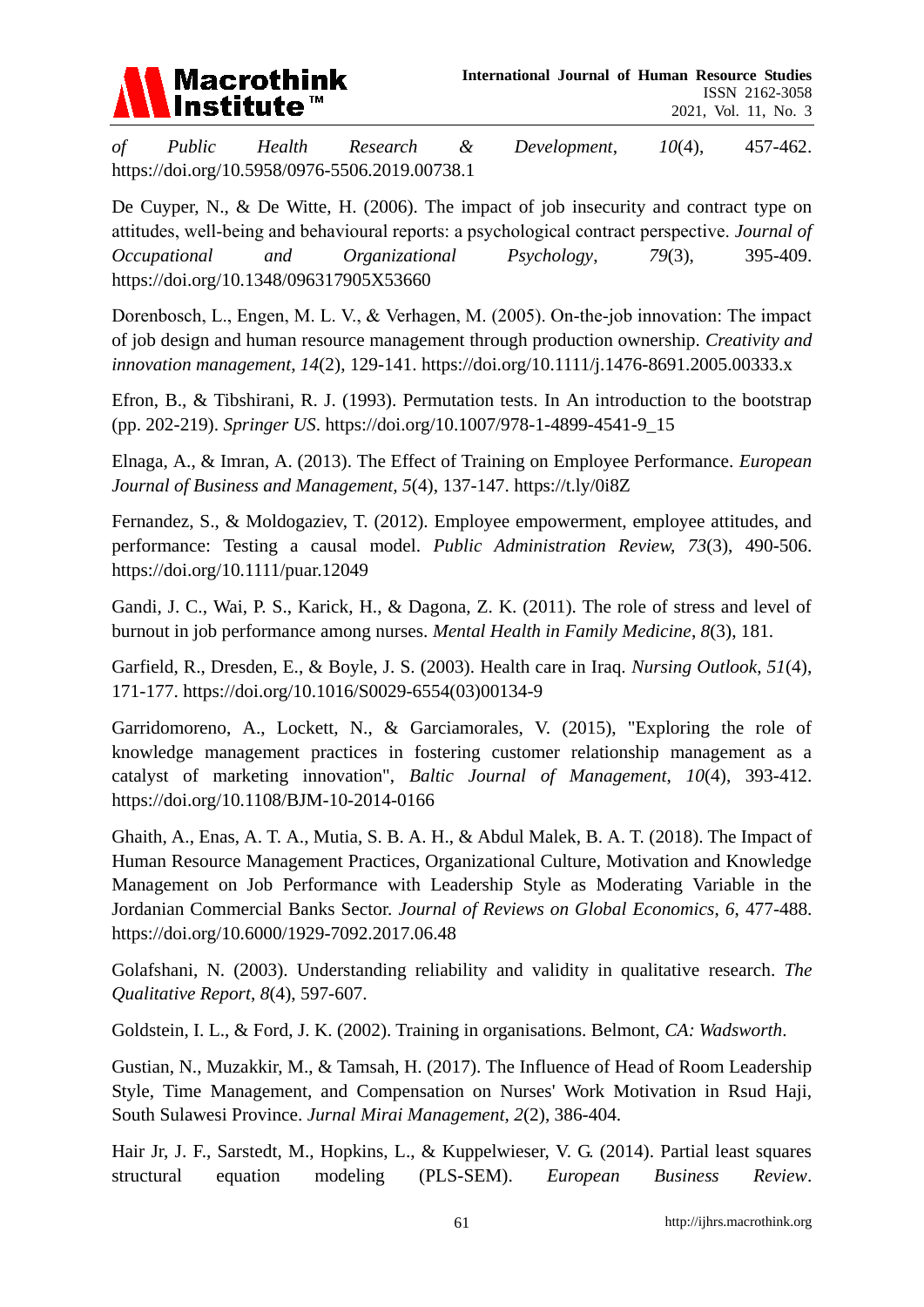

<https://doi.org/10.1108/EBR-10-2013-0128>

Huo, B., Ye, Y., Zhao, X., & Shou, Y. (2016), "The impact of human capital on supply chain integration and competitive performance", *International Journal of Production Economics*, *178*(8), 132-143.<https://doi.org/10.1016/j.ijpe.2016.05.009>

Irvine, D. (1997). The performance of doctors. I: Professionalism and self-regulation in a changing world. *Bmj*, *314*(7093), 1540.<https://doi.org/10.1136/bmj.314.7093.1540>

James L., G., John, M., I. and Jr., D., (2009). Organizational Behavior. 3rd ed. Singapore: *McGraw Education*.

Janssen, O. (2000). Job demands, perceptions of effort-reward fairness and innovative work behaviour. *Journal of Occupational and Organizational Psychology*, *73*(3), 287-302. <https://doi.org/10.1348/096317900167038>

Jiang, K., Lepak, D. P., Han, K., Hong, Y., Kim, A., & Winkler, A. L. (2012). Clarifying the construct of human resource systems: Relating human resource management to employee performance. *Human Resource Management Review*, *22*(2), 73-85. <https://doi.org/10.1016/j.hrmr.2011.11.005>

Kanchanaraksa, S. (2008). Evaluation of diagnostic and screening tests: validity and reliability. *Baltimore: John Hopkins University.*

Kanter, R. M. (1988). Three tiers for innovation research. *Communication Research*, *15*(5), 509-523.<https://doi.org/10.1177/009365088015005001>

Kottke, J. L., & Sharafinski, C. E. (1988). Measuring perceived supervisory and organizational support. *Educational and Psychological Measurement*, *48*(4), 1075-1079. <https://doi.org/10.1177/0013164488484024>

Krause, D. E. (2004). Influence-based leadership as a determinant of the inclination to innovate and of innovation-related behaviors: An empirical investigation. *The Leadership Quarterly*, *15*(1), 79-102.<https://doi.org/10.1016/j.leaqua.2003.12.006>

Lee, C., Hallak, R., & Sardeshmukh, S. R. (2019). Creativity and innovation in the restaurant sector: Supply-side processes and barriers to implementation. *Tourism Management Perspectives*, *31*, 54-62.<https://doi.org/10.1016/j.tmp.2019.03.011>

Lee, S. M., Ribeiro, D., Olson, D. L., & Roig, S. (2007). The importance of the activities of service business in the economy: welcome to the Service Business. *An International Journal*.

Loganathan, R. (2013). The influence of leadership styles on job satisfaction at a cellulose pulp mill in KwaZulu-Natal: a case study *(Doctoral dissertation).*

Martinkenaite, I. (2011). Antecedents and consequences of inter-organizational knowledge transfer. *Baltic Journal of Management*.<https://doi.org/10.1108/17465261111100888>

Mohammed, A. S., Nassar, M. E., Ghallab, S. A., & Morsy, S. M. (2013). Nurses Managers' Decision Making styles and It's Effect on Staff Nurses' Job Performance. *Journal of*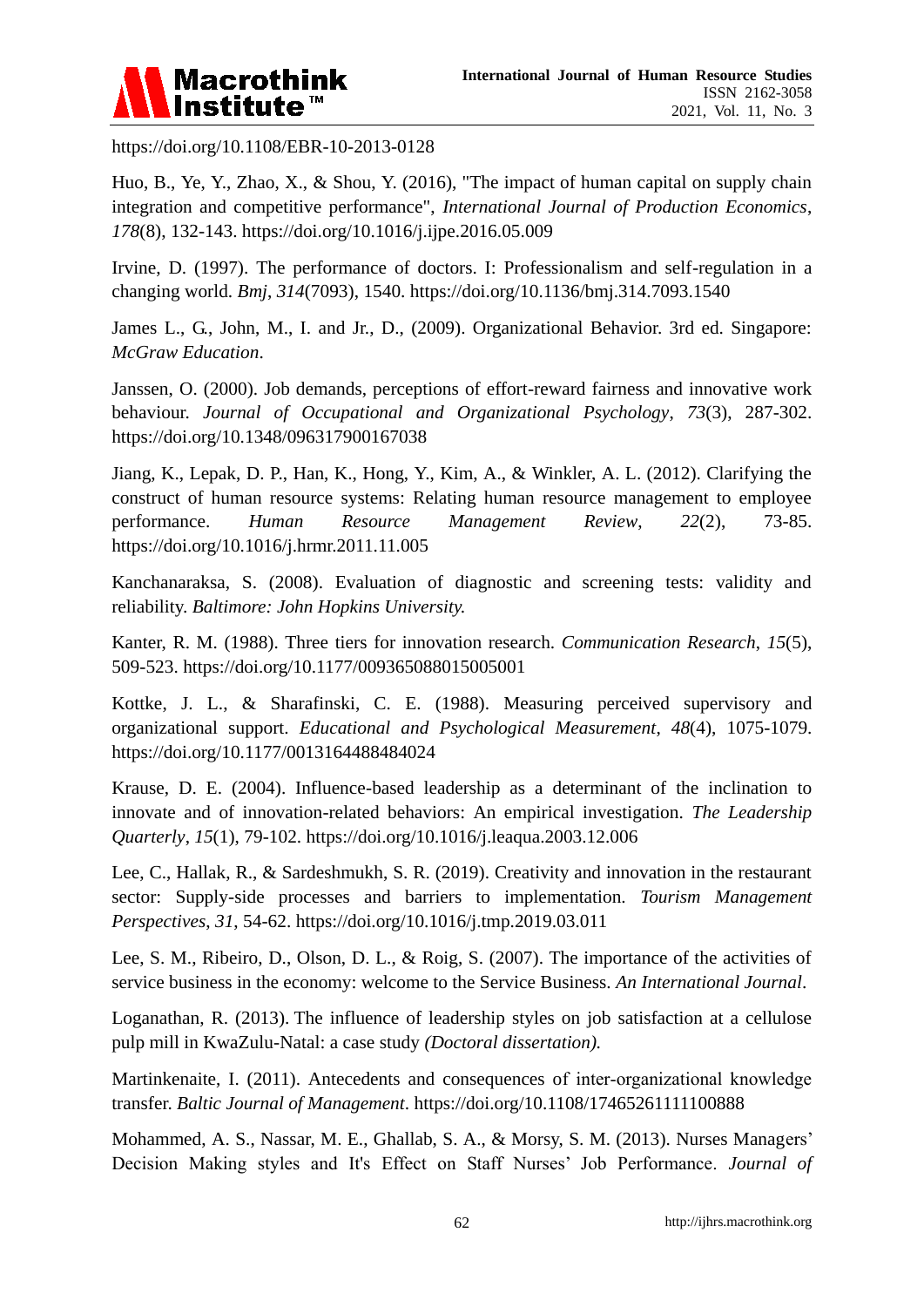

*American Science*, *9*(12), 171- 179.

Motowidlo, S. J., & Kell, H. J. (2012). Job performance. *Handbook of Psychology, Second Edition*, 12.<https://doi.org/10.1002/9781118133880.hop212005>

Nijman, D.-J. J. M., Nijhof, W. J., Wognum, A. A. M., & Veldkamp, B. P. (2006). Exploring differential effects of supervisor support on transfer of training. *Journal of European Industrial Training*, *30*(7), 529-549.<https://doi.org/10.1108/03090590610704394>

Nunnally, J. C. (1978) Psychometric theory. (2nd ed.) New York: *McGraw-Hill*.

Nunnally, J. C., & Bernstein, I. H. (1994). *Psychonzetric theory.* (3rd ed.) New York: *McGraw-Hill*.

Oldham, G. R., & Cummings, A. (1996). Employee creativity: Personal and contextual factors at work. *Academy of Management Journal*, *39*(3), 607-634. <https://doi.org/10.5465/256657>

Otsuka, Y., Takahashi, M., Nakata, A., Haratani, T., Kaida, K., Fukasawa, K., Hanada, T. and Ito, A. (2007). Sickness absence in relation to psychosocial work factors among daytime workers in an electric equipment manufacturing company. *Industrial Health*, *45*(2), 224-231. <https://doi.org/10.2486/indhealth.45.224>

Park, S., Kim, E. J., & Kang, H. S. (2017). Does Supervisor Support Make a Difference in Employees' Training and Job Performance? In Academy of Management Proceedings (Vol. 2017, No. 1, p. 11418). Briarcliff Manor, NY 10510: *Academy of Management*. <https://doi.org/10.5465/AMBPP.2017.11418abstract>

Pfeffer, J. (2005). Producing sustainable competitive advantage through the effective management of people. *Academy of Management Executive, 19*, 95-106. <https://doi.org/10.5465/ame.2005.19417910>

Platis, C., Reklitis, P., & Zimeras, S. (2015). Relation between job satisfaction and job performance in healthcare services. *Procedia-Social and Behavioral Sciences*, *175*(1), 480-487.<https://doi.org/10.1016/j.sbspro.2015.01.1226>

Pratoom, K., & Savatsomboon, G. (2012). Explaining factors affecting individual innovation: The case of producer group members in Thailand. *Asia Pacific Journal of Management*, *29*(4), 1063-1087.<https://doi.org/10.1007/s10490-010-9246-0>

Qi, Y., Huo, B., Wang, Z. and Yeung, H.Y.J. (2017), "The impact of operations and supply chain strategies on integration and performance", *International Journal of Production Economics*, Vol. 185 No. 3, pp. 162-174.<https://doi.org/10.1016/j.ijpe.2016.12.028>

Rahiman, M. H. U., & Kodikal, R. (2017). Impact of employee work related attitudes on job performance. *Finance and Management Sciences*, *13*(2), 93-105.

Ralston, P. M., Blackhurst, J., Cantor, D. E., & Crum, M. R. (2015). A structure-conduct-performance perspective of how strategic supply chain integration affects firm performance. *Journal of Supply Chain Management*, *51*(2), 47-64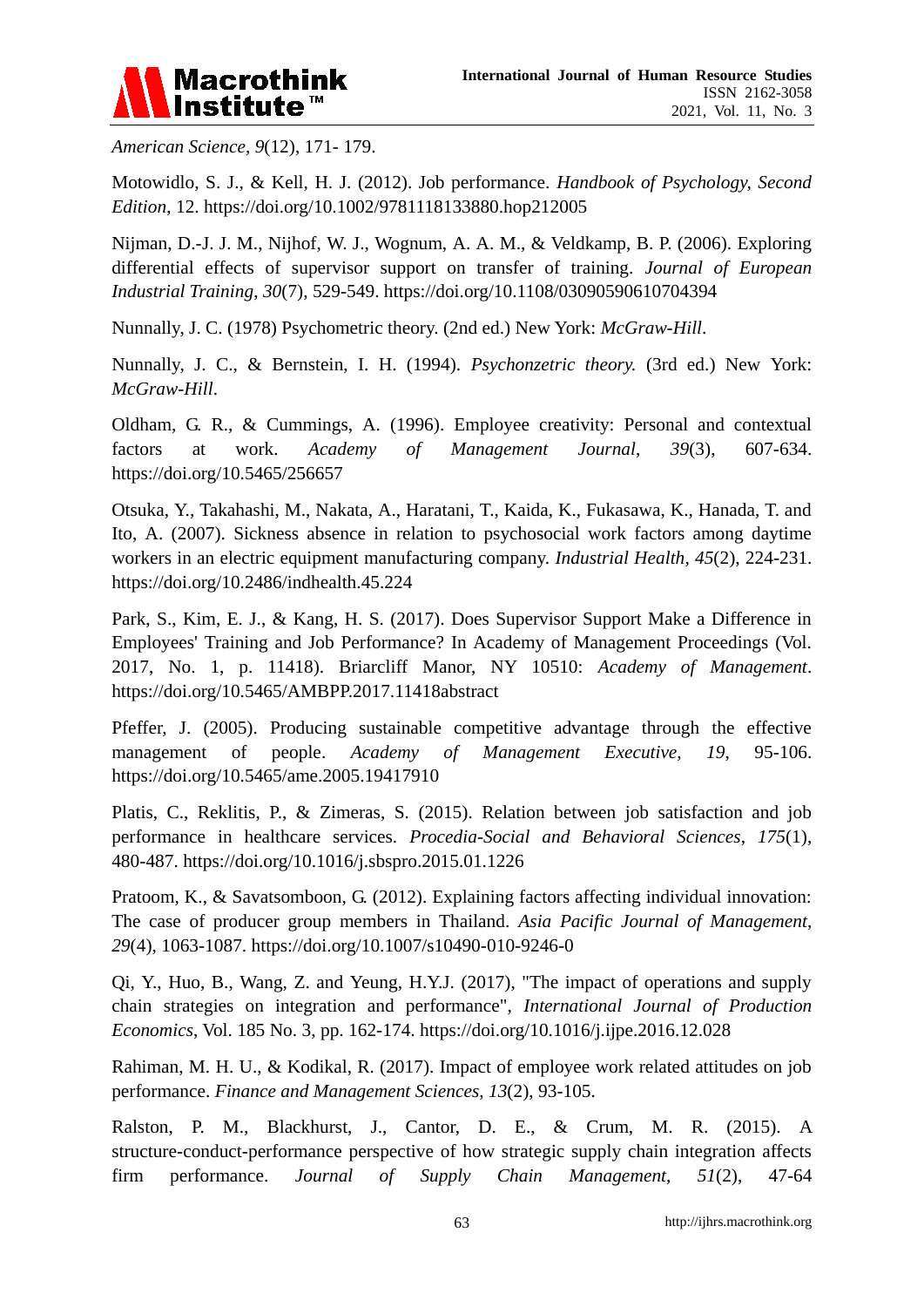

<https://doi.org/10.1111/jscm.12064>

Reuvers, M., Van Engen, M. L., Vinkenburg, C. J., & Wilson‐Evered, E. (2008). Transformational leadership and innovative work behaviour: Exploring the relevance of gender differences. *Creativity and Innovation Management*, *17*(3), 227-244. <https://doi.org/10.1111/j.1467-8691.2008.00487.x>

Rotundo, M., & Sackett, P. R. (2002). The relative importance of task, citizenship, and counterproductive performance to global ratings of job performance: A policy-capturing approach. *Journal of Applied Psychology*, *87*(1), 66. <https://doi.org/10.1037/0021-9010.87.1.66>

Saeed, B. B., Afsar, B., Cheema, S., & Javed, F. (2019). Leader-member exchange and innovative work behavior. *European Journal of Innovation Management*. <https://doi.org/10.1108/EJIM-11-2017-0158>

Saif, N. I., & Sartawi, K. S. (2013). Relationship between Human Resource Management Practices and Perceived Performance of Employees in Jordanian Hospitals. *European Journal of Business and Management*, *5*(22), 129-136.

Salanova, M., Lorente, L., Chambel, M. J., & Martínez, I. M. (2011). Linking transformational leadership to nurses' extra‐role performance: the mediating role of self‐efficacy and work engagement. *Journal of Advaned Nursing*, *67*(10), 2256-2266. <https://doi.org/10.1111/j.1365-2648.2011.05652.x>

Samma, M., Zhao, Y., Rasool, S. F., Han, X., & Ali, S. (2020, December). Exploring the Relationship between Innovative Work Behavior, Job Anxiety, Workplace Ostracism, and Workplace Incivility: Empirical Evidence from Small and Medium Sized Enterprises (SMEs). In Healthcare (Vol. 8, No. 4, p. 508). *Multidisciplinary Digital Publishing Institute*. <https://doi.org/10.3390/healthcare8040508>

Scott, S. G., & Bruce, R. A. (1994). Determinants of innovative behavior: A path model of individual innovation in the workplace. *Academy of Management Journal*, *37*(3), 580-607. <https://doi.org/10.5465/256701>

Seeck, H., & Diehl, M. R. (2017). A literature review on HRM and innovation-taking stock and future directions. *The International Journal of Human Resource Management*, *28*(6), 913-944.<https://doi.org/10.1080/09585192.2016.1143862>

Shalley, C. E., & Gilson, L. L. (2004). What leaders need to know: A review of social and contextual factors that can foster or hinder creativity. *The Leadership Quarterly*, *15*(1), 33-53. <https://doi.org/10.1016/j.leaqua.2003.12.004>

Sloan, M. M. (2012). Unfair treatment in the workplace and worker well-being: the role of coworker support in a service work environment", *Work and Occupations*, *39*(1), 3-34. <https://doi.org/10.1177/0730888411406555>

Smith, G. P. (2002). The new leader: bringing creativity and innovation to the workplace, Chart Your Course. *Georgia: Conyers*.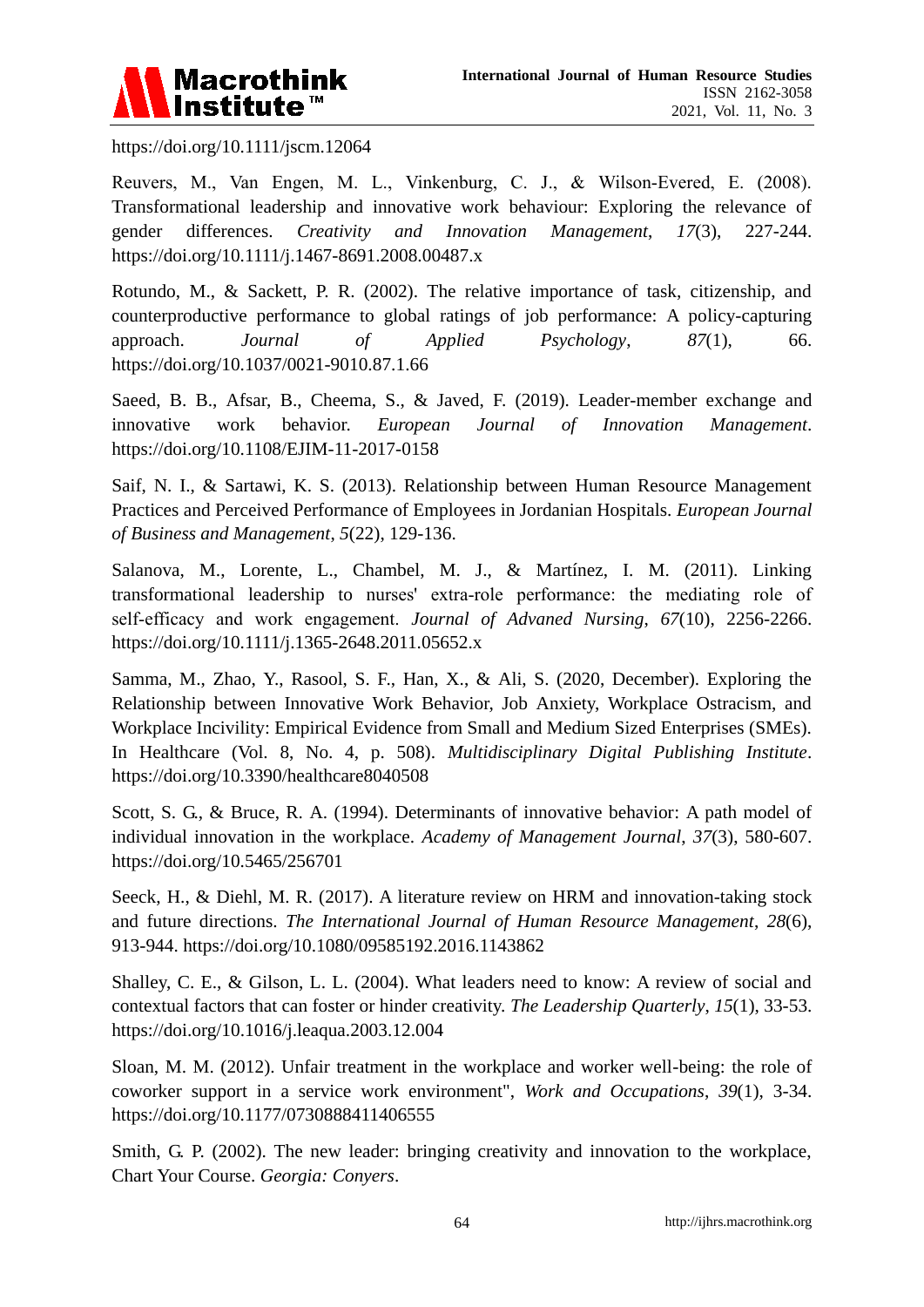

Stankevičiūtė, Ž., Staniškienė, E., & Ciganė, U. (2020). Sustainable HRM as a Driver for Innovative Work Behaviour: Do Respect, Openness, and Continuity Matter? The Case of Lithuania. *Sustainability*, *12*(14), 5511.<https://doi.org/10.3390/su12145511>

Swink, M., Narasimhan, R., & Wang, C. (2007). Managing beyond the factory walls: effects of four types of strategic integration on manufacturing plant performance", *Journal of Operations Management*, *25*(1), 148-164.<https://doi.org/10.1016/j.jom.2006.02.006>

Terjesen, S., Patel, P. C., & Sanders, N. R. (2012). Managing differentiation‐integration duality in supply chain integration. *Decision Sciences*, *43*(2), 303-339. <https://doi.org/10.1111/j.1540-5915.2011.00345.x>

Van Dolen, W., De Ruyter, K., & Lemmink, J. (2004). An empirical assessment of the influence of customer emotions and contact employee performance on encounter and relationship satisfaction. *Journal of Business Research*, *57*(4), 437-444. [https://doi.org/10.1016/S0148-2963\(02\)00277-1](https://doi.org/10.1016/S0148-2963(02)00277-1)

Van Zyl, L. E., Van Oort, A., Rispens, S., & Olckers, C. (2019). Work engagement and task performance within a global Dutch ICT-consulting firm: The mediating role of innovative work behaviors. *Current Psychology*, 1-12.<https://doi.org/10.1007/s12144-019-00339-1>

Veenendaal, A., & Bondarouk, T. (2015). Perceptions of HRM and their effect on dimensions of innovative work behaviour: Evidence from a manufacturing firm. *Management Revue*, 138-160.<https://doi.org/10.5771/0935-9915-2015-2-138>

Wang, S., & Noe, R.A. (2010), "Knowledge sharing: a review and directions for future research", *Human Resource Management Review*, *22*(2), 115-131. <https://doi.org/10.1016/j.hrmr.2009.10.001>

West, M. A., & Farr, J. L. (1989). Innovation at work: Psychological perspectives. *Social behaviour*.

Wiengarten, F., Pagell, M., Ahmed, M. U., and Gimenez, C. (2014), "Do a country's logistical capabilities moderate the external integration performance relationship?", *Journal of Operations Management*, *32*(1/2), 51-63.<https://doi.org/10.1016/j.jom.2013.07.001>

World Health Organization. (2017). Iraq health profile 2015 (No. WHO-EM/HST/233/E). *World Health Organization,* Regional Office for the Eastern Mediterranean.

Xi, L., Lu, J., Shuang, H., Cheng, K. K., Maeseneer, J. D., Meng, Q., . . . Zhang, H. (2017). The primary health-care system in China. *The Lancet*, *390*(10112), 2584. [https://doi.org/10.1016/S0140-6736\(17\)33109-4](https://doi.org/10.1016/S0140-6736(17)33109-4)

Zehra, N. (2016). Training & Development Barometer for Effective Transformation of Organizational Commitment and Overall Performance in Banking Sectors of KPK, Pakistan: Qualitative study of Workforce of Bank of Khyber, *International Journal of Academic Research in Business and Social Sciences*, *6*(6), 246-267. <https://doi.org/10.6007/IJARBSS/v6-i6/2196>